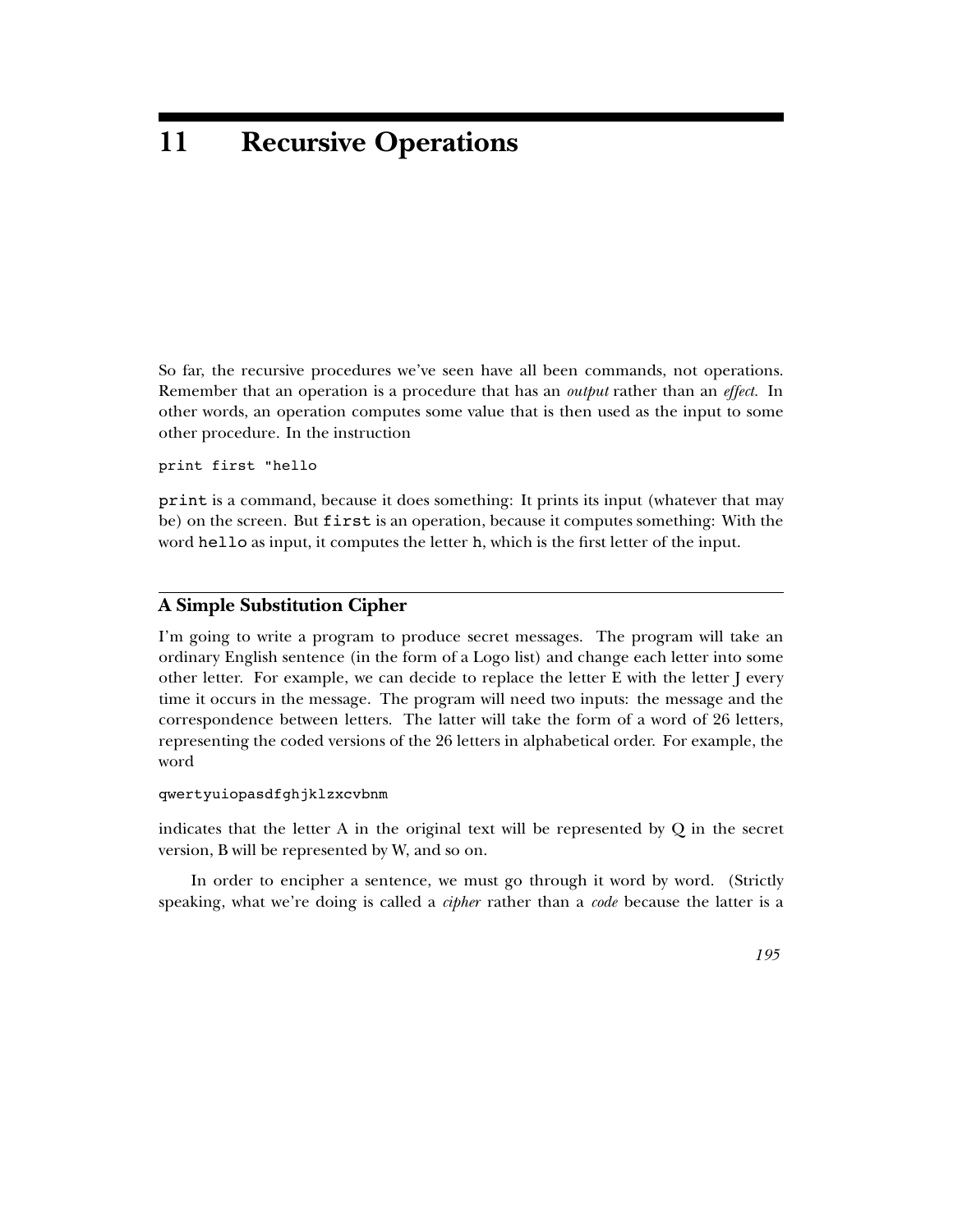whereas we're substituting for a single letter at a time, like the Elvish alphabet in *The Lord of the Rings.* ) In order to encipher a word we must go through it letter by letter. So I'll system that substitutes something for an entire word at a time, like a foreign language, begin by writing a procedure to translate a single letter to its coded form.

```
to codelet :letter :code
output codematch :letter "abcdefghijklmnopqrstuvwxyz :code
end
to codematch :letter :clear :code
if emptyp :clear [output :letter] ; punctuation character
if equalp :letter first :clear [output first :code]
output codematch :letter butfirst :clear butfirst :code
end
```
Codelet is an operation that takes two inputs. The first input must be a single-letter rearranged. The output from codelet is the enciphered version of the input letter. (If word, and the second must be a code, that is, a word with the 26 letters of the alphabet the first input is a character other than a letter, such as a punctuation mark, then the output is the same as that input.)

Codelet itself is a very simple procedure. It simply passes its two inputs on to a subprocedure, codematch, along with another input that is the alphabet in normal order. The idea is that codematch will compare the input letter to each of the letters in position in the scrambled alphabet. Be sure you understand the use of the output command in codelet; it says that whatever codematch outputs should become the output from codelet as well. the regular alphabet; when it finds a match, it will output the letter in the corresponding

The job of **codematch** is to go through the alphabet, letter by letter, looking for the at a single letter in a word is first. So codematch uses first to compare its input particular letter we're trying to encode. The primary tool that Logo provides for looking letter with the first letter of the input alphabet:

```
if equalp :letter first :clear ...
```
If the first input to  $\verb|codematch|$  is the letter A, then  $\verb|equalp|$  will output  $\tt true$  and codematch will output the first letter of : code  $(Q$  in the example I gave earlier). But suppose the first input isn't an A. Then codematch has to solve a smaller subproblem: subproblem means that we can use a recursive solution. Codematch invokes itself, but Find the input letter in the remaining 25 letters of the alphabet. Finding a smaller, similar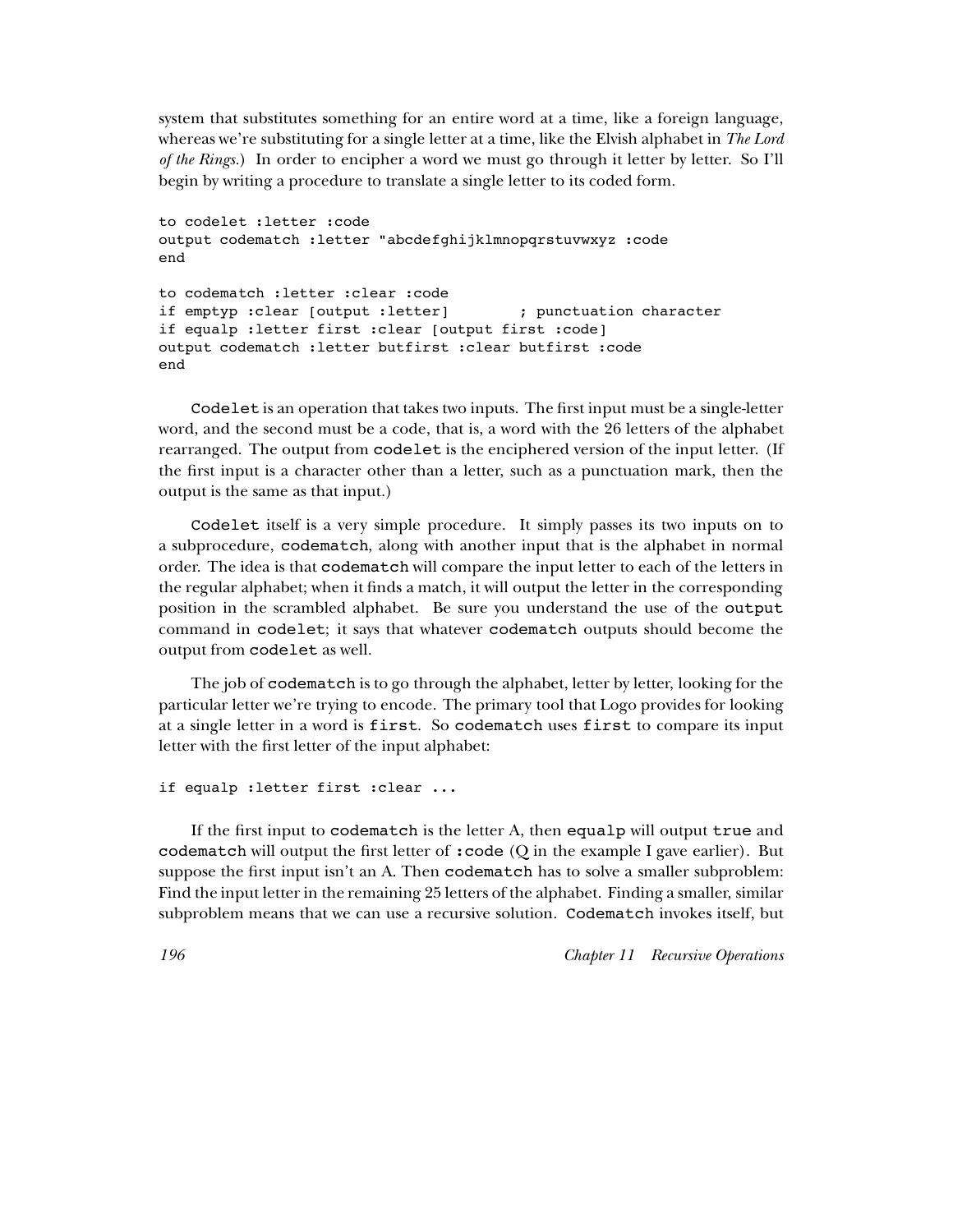for its second and third inputs it uses the butfirsts of the original inputs because the first letter of the alphabet  $(A)$  and its corresponding coded letter  $(Q)$  have already been rejected.

Here is a trace of an example of  $\sf codematch$  at work, to help you understand what's going on.

```
codematch "e "abcdefghijklmnopqrstuvwxyz "qwertyuiopasdfghjklzxcvbnm
  codematch "e "bcdefghijklmnopqrstuvwxyz "wertyuiopasdfghjklzxcvbnm
     codematch "e "cdefghijklmnopqrstuvwxyz "ertyuiopasdfghjklzxcvbnm
         codematch "e "defghijklmnopqrstuvwxyz "rtyuiopasdfghjklzxcvbnm
           codematch "e "efghijklmnopqrstuvwxyz "tyuiopasdfghjklzxcvbnm
           codematch outputs "t
        codematch outputs "t
     codematch outputs "t
  codematch outputs "t
codematch outputs "t
```
The fifth, innermost invocation of  $\verb|codematch|$  succeeds at matching its first input (the letter E) with the first letter of its second input. That invocation therefore outputs the first letter of its third input, the letter T. Each of the higher-level invocations outputs the same thing in turn.

The pattern of doing something to the first of an input, then invoking the same procedure recursively with the butfirst as the new input, is a familiar one from codelet and codematch as commands, like this: recursive commands. If we only wanted to translate single letters, we could have written

```
to codelet : letter : code \hspace{1.5cm} ; command version
codematch :letter "abcdefghijklmnopqrstuvwxyz :code
end
to codematch : letter : clear : code \hspace{1.6cm} ; command version
if emptyp :clear [print :letter stop]
if equalp :letter first :clear [print first :code stop]
codematch :letter butfirst :clear butfirst :code
end
```
commands we've examined in the past. But making codelet an operation is a much encipher a complete word. Each word is made up of letters, and the task of codeword You may find this version a little easier to understand, because it's more like the recursive stronger technique. Instead of being required to print the computed code letter, we can make that letter part of a larger computation. In fact, we have to do that in order to

*A Simple Substitution Cipher 197*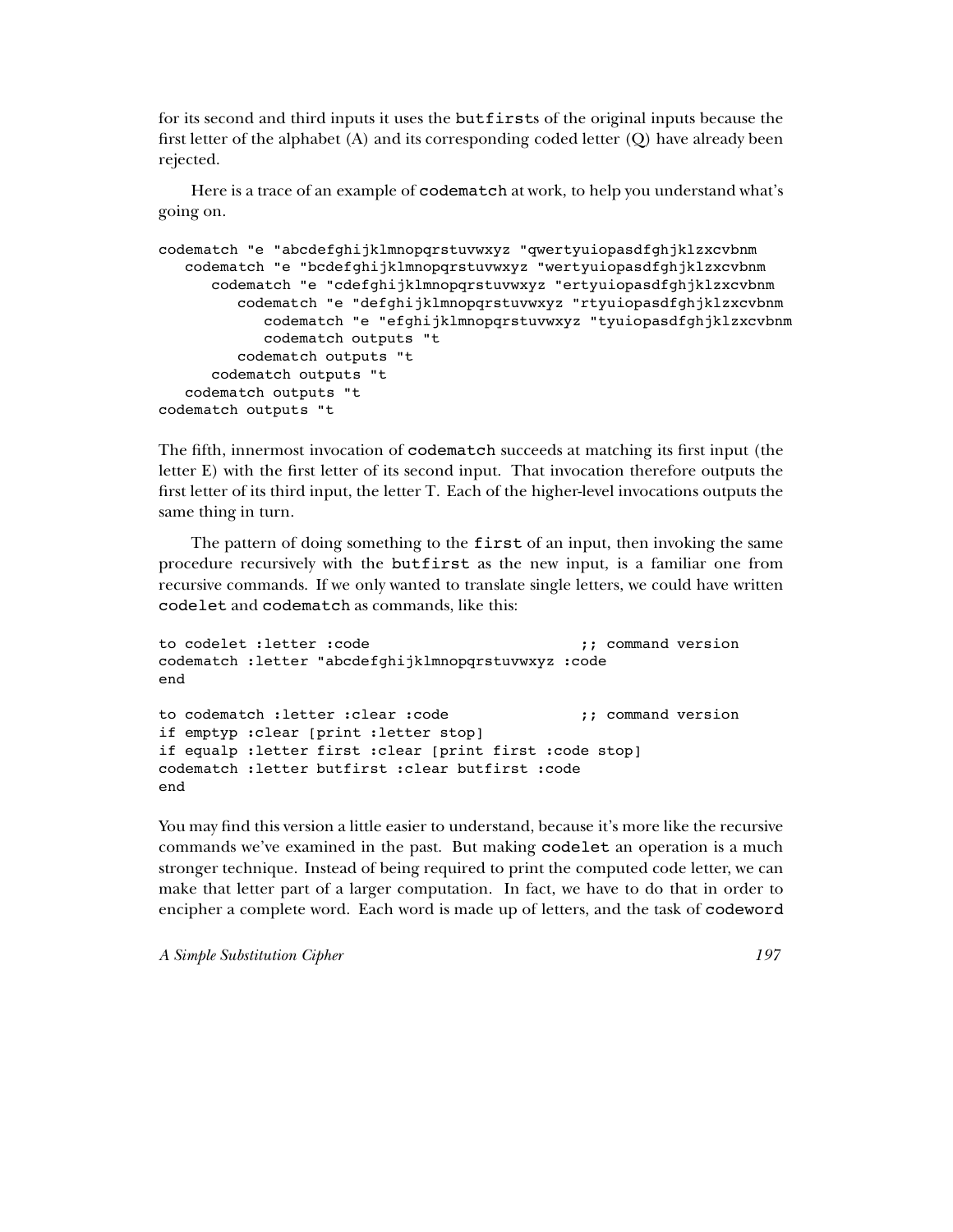will be to go through a word, letter by letter, using each letter as input to <code>codelet</code>. The letters output by  $\verb|codelet|$  must be combined into a new word, which will be the output from codeword.

We could write **codeword** using the higher order function map:

```
to codeword :word :code ; ;; using higher order function
output map [codelet ? :code] :word
end
```
order functions. (As it turns out, map itself is a recursive operation, written using the But to help you learn how to write recursive operations, in this chapter we'll avoid higher techniques of this chapter.)

Recall the structure of a previous procedure that went through a word letter by letter:

```
to one.per.line :word
if emptyp :word [stop]
print first :word
one.per.line butfirst :word
end
```
Compare this to the structure of the recursive codeword:

```
to codeword :word :code
if emptyp :word [output "]
output word (codelet first :word :code) (codeword butfirst :word :code)
end
```
input. Both do something to the first of the input (either print or codelet), and each invokes itself recursively on the butfirst of the input. (Codeword has an extra If that's confusing to you, you could temporarily pretend that  $\verb|code|$  is a global variable There are many similarities. Both procedures have a stop rule that tests for an empty input for the code letters, but that doesn't really change the structure of the procedure. and eliminate it as an input.)

The differences have to do with the fact that codeword is an operation instead of a command. The stop rule invokes output rather than stop and must therefore specify (the print in one.per.line) and the recursive call (the one.per.line instruction) what is to be output when the stop condition is met. (In this case, when the input word is empty, the output is also the empty word.) But the main thing is that the action step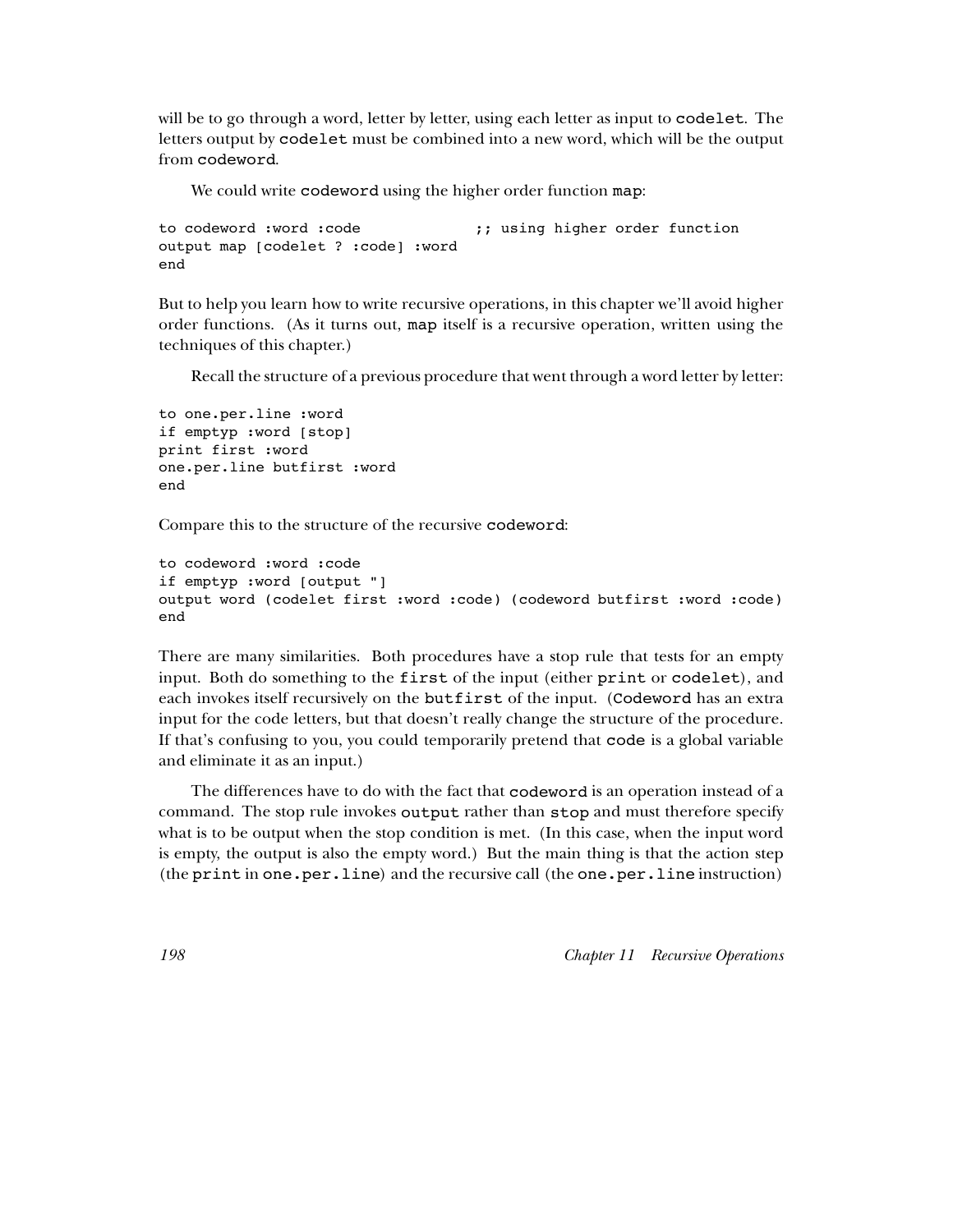are not two separate instructions in codeword. Instead they are expressions (the two in parentheses) that are combined by **word** to form the complete output. Here's a picture:



Before word can be invoked, Logo must evaluate *its* inputs. There are two of them. The are evaluated. Consider the output instruction in codeword. Before output can be invoked, Logo must evaluate its input. That input comes from the output from word. first input to word is the expression Remember what you learned in Chapter 2 about the way in which Logo instructions

codelet first :word :code

translate. The second input to word is the expression This expression computes the coded version of the first letter of the word we want to

```
codeword butfirst :word :code
```
This expression invokes codeword recursively, solving the smaller subproblem of transare complete, word can combine the results to form the translation of the complete input word. Then output can output that result. lating a smaller word, one with the first letter removed. When both of these computations

Here's an example of how codeword is used.

## **print codeword "hello "qwertyuiopasdfghjklzxcvbnm** ? itssg

Notice that we have to say print, not just start the instruction line with codeword; a that typing by changing the output instruction in codeword to a print. What would happen? The answer is that  $\mathsf{codeword}$  wouldn't be able to invoke itself recursively as an complete instruction must have a command. Suppose you had the idea of saving all operation. (If you don't understand that, try it!) Also, it's generally a better idea to write

*A Simple Substitution Cipher 199*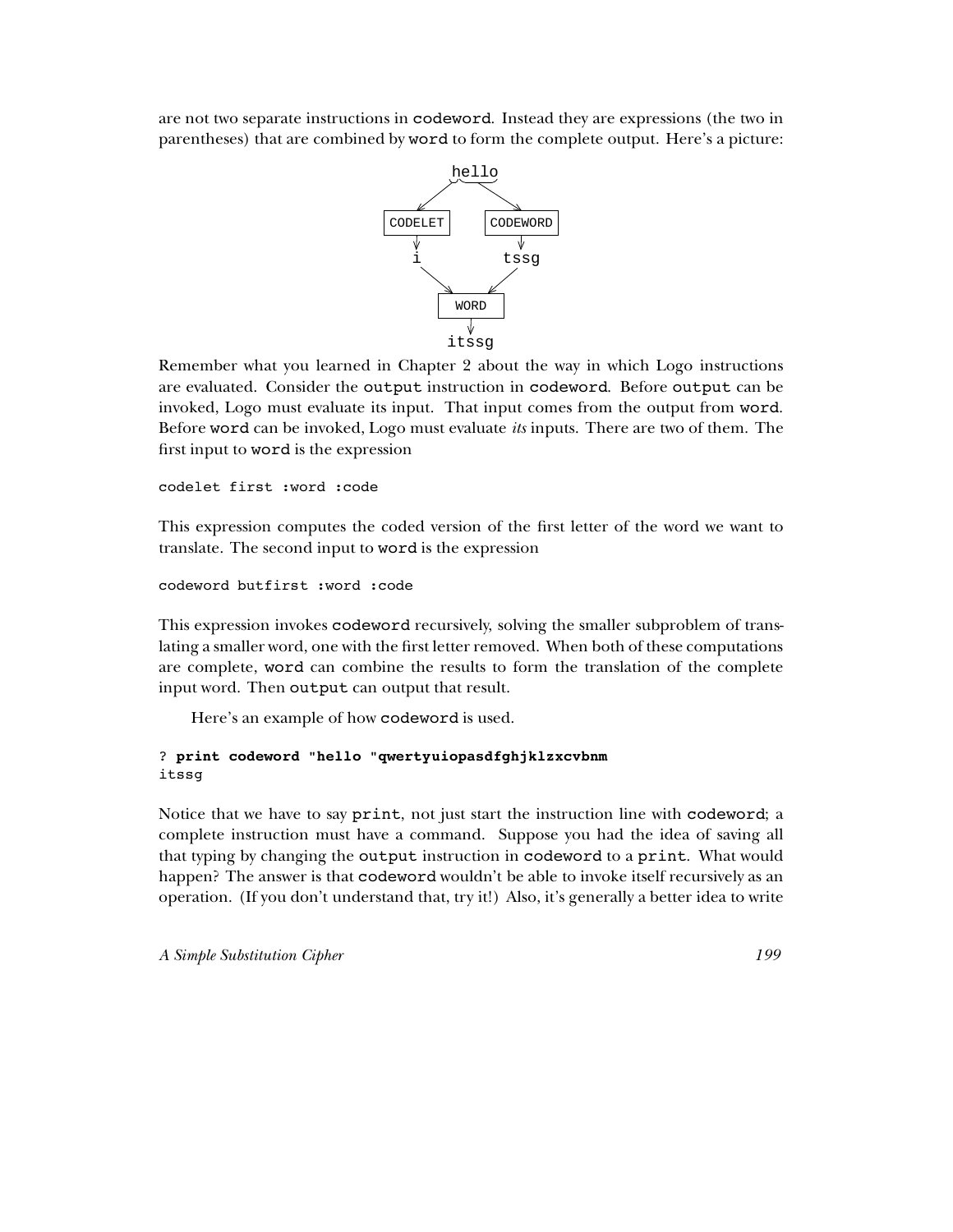an operation when you have to compute some result. That way, you aren't committed to printing the result; you can use it as part of a larger computation.

For example, right now I'd like to write a procedure code that translates an entire sentence into code. Like codeword, it will be an operation with two inputs, the second of which is a code (a word of 26 scrambled letters). The difference is that the first input will be a sentence instead of a word and the output will also be a sentence.

☞ code Write using a higher order function. Then see if you can write an equivalent recursive version.

Just as codeword works by splitting up the word into letters, code will work by splitting up a sentence into words. The structure will be very similar. Here it is:

```
to code :sent :code
if emptyp :sent [output []]
output sentence (codeword first :sent :code) (code butfirst :sent :code)
end
```
The main differences are that code outputs the empty list, instead of the empty word, for an empty input and that sentence is used as the combining operation instead of word. Here's an example of code at work.

```
print code [meet at midnight, under the dock.] ~
?
             "qwertyuiopasdfghjklzxcvbnm
dttz qz dorfouiz, xfrtk zit rgea.
```
# **More Procedure Patterns**

Code and codeword are examples of a very common pattern in recursive operations: They are like using map with a particular function. Here is the pattern that they fit.

```
to procedure :input
output combiner (something first :input) (procedure butfirst :input)
if emptyp :input [output :input]
end
```
The combiner is often word or sentence, although others are possible. In fact, when working with lists, the most common combiner is not sentence but another operation that we haven't used before, fput (First PUT). Fput takes two inputs. The first can be any datum, but the second must be a list. The output from  $\mathtt{fput}$  is a list that is equal to the second input, except that the first input is inserted as a new first member. In other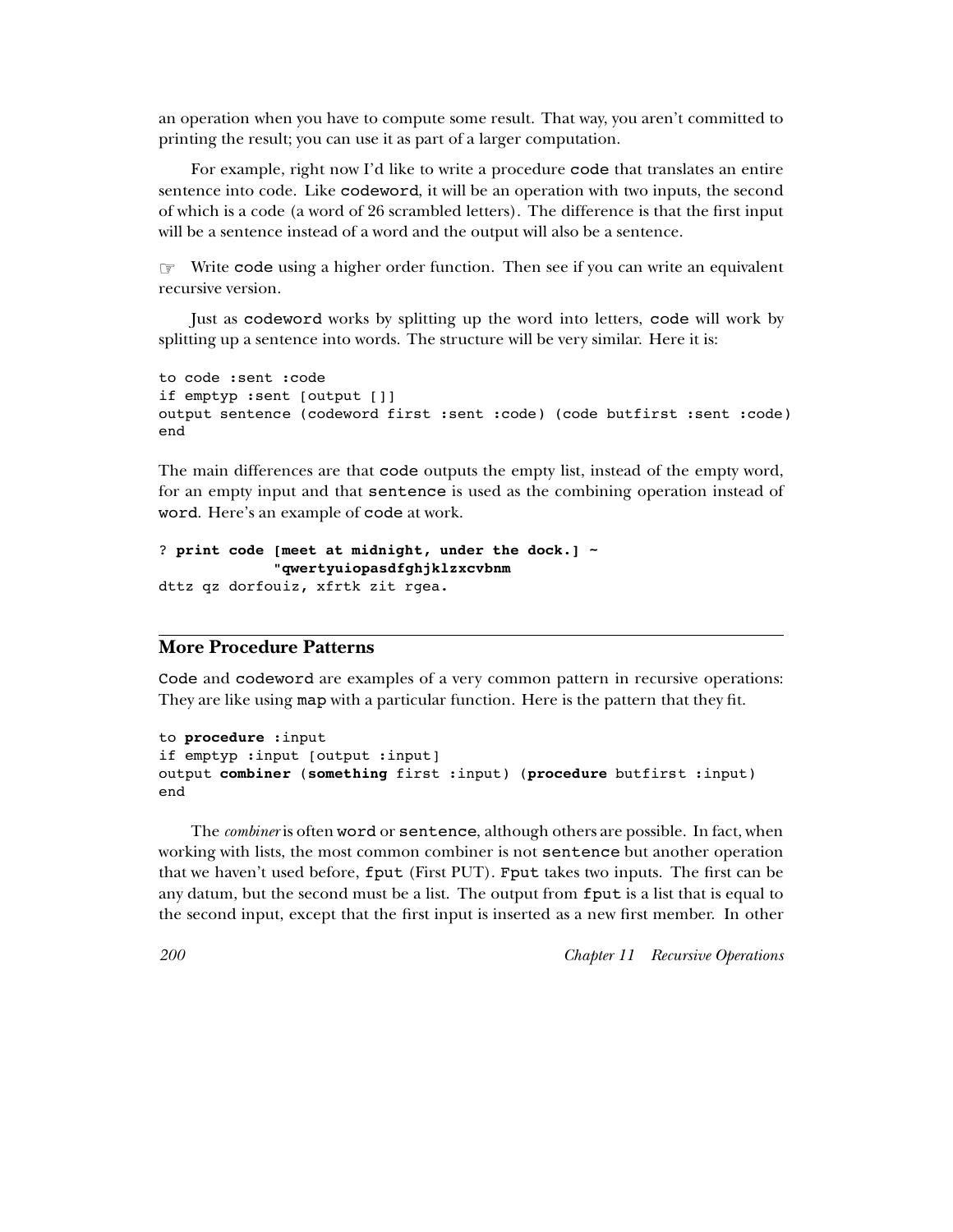words the output from <code>fput</code> is a list whose <code>first</code> is the first input and whose <code>butfirst</code> is the second input.

```
?
show sentence [hee hee hee] [ho ho ho]
[hee hee ho ho ho]
?
show fput [hee hee hee] [ho ho ho]
[[hee hee hee] ho ho ho]
```
the butfirst of a list, except that each has been modified in some way. But the *shape* of Fput is a good combiner because the two things we want to combine are the  $\mathtt{first}$  and and that's what fput ensures. the final result (a list of so many members) should be the same as the shape of the input,

sentence and fput will work equally well as the combiner. For example, code could have been written using <code>fput</code> instead of <code>sentence</code>. Not until some of the later examples, When you're working with sentences—lists of words rather than lists of lists when we use tree-structured lists, will the choice really be important.

☞ Fput sentence is actually a "more primitive" operation than , in the sense that the Logo interpreter actually constructs lists by doing the internal equivalent of  $\tt fput.$  As an exercise, you might like to try writing your own versions of list combiners like <code>sentence</code> and list out of fput, first, and  $\texttt{butfirst}$ . You should also be able to write  $\texttt{last}$ and butlast using only those three building blocks. (Actually you'll also need if, emptyp, wordp, and output, but you won't need any other primitive combiners.) Give your versions distinct names, such as  $my$ –sentence, since Logo won't let you redefine primitives.

☞ lput Another "less primitive" primitive is , an operation that takes two inputs. As for fput, the first can be any datum but the second must be a list. The output from 1put is a list whose last is the first input and whose butlast is the second. Write my-lput using fput and the selectors first and butfirst.

map. But sometimes we run into a problem that's *almost* like a map, but not exactly. For It may seem silly to learn a recursive pattern for problems that can be solved using example, how would you write the following operation:

```
?
show pairup [now here after glow worm hole]
[nowhere hereafter afterglow glowworm wormhole]
```
one word of the input, this time each word of the result is a function of two neighboring Instead of the usual map-like situation in which each word in the result is a function of input words. Map won't solve this problem, but the map-like recursion pattern will.

*More Procedure Patterns 201*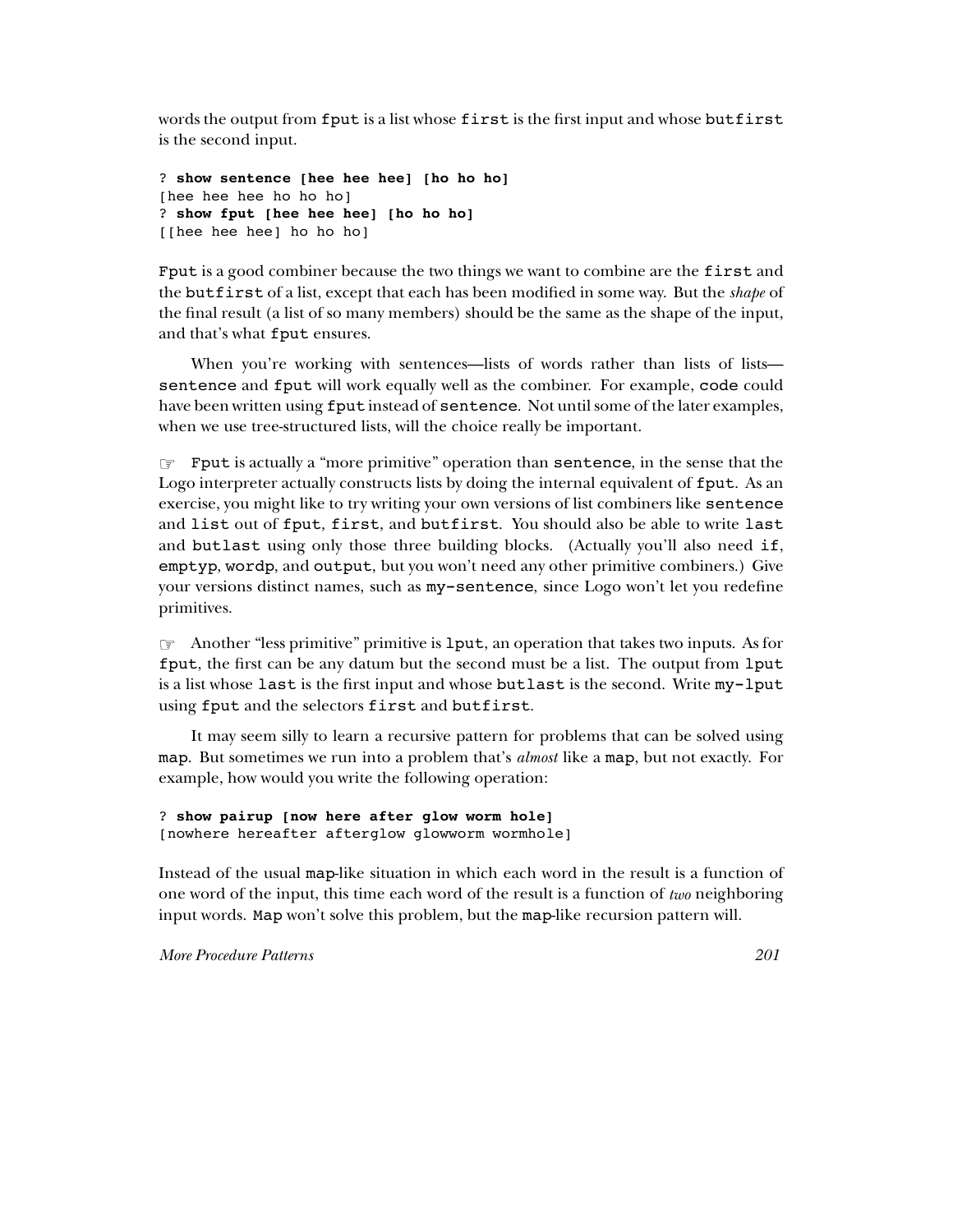```
to pairup :words
if emptyp butfirst :words [output []]
output (sentence (word first :words first butfirst :words)
                 (pairup butfirst :words))
end
```
Compare this procedure with the general pattern on page 200; look for similarities and differences.

☞ pairup One difference is in the test for the base case. Why is the version in different from the one in the pattern?

☞ Write an operation that interchanges pairs of words in a sentence, like this:

```
show swap [the rain in spain stays mainly on the plain]
?
[rain the spain in mainly stays the on plain]
```
Don't forget to think about that leftover word in an odd-length sentence!

# **The Filter Pattern**

In Chapter 5 we saw this example:

```
show filter "numberp [76 trombones, 4 calling birds, and 8 days]
?
[76 4 8]
```
To write a recursive operation numbers with the same result, we must handle three cases: the base case, in which the input is empty; the case in which the first word of the input is a number; and the case in which the first word isn't a number.

```
show numbers [76 trombones, 4 calling birds, and 8 days]
?
to numbers :sent
if emptyp :sent [output []]
if numberp first :sent ~
   [output sentence first :sent numbers butfirst :sent]
output numbers butfirst :sent
end
```
[76 4 8]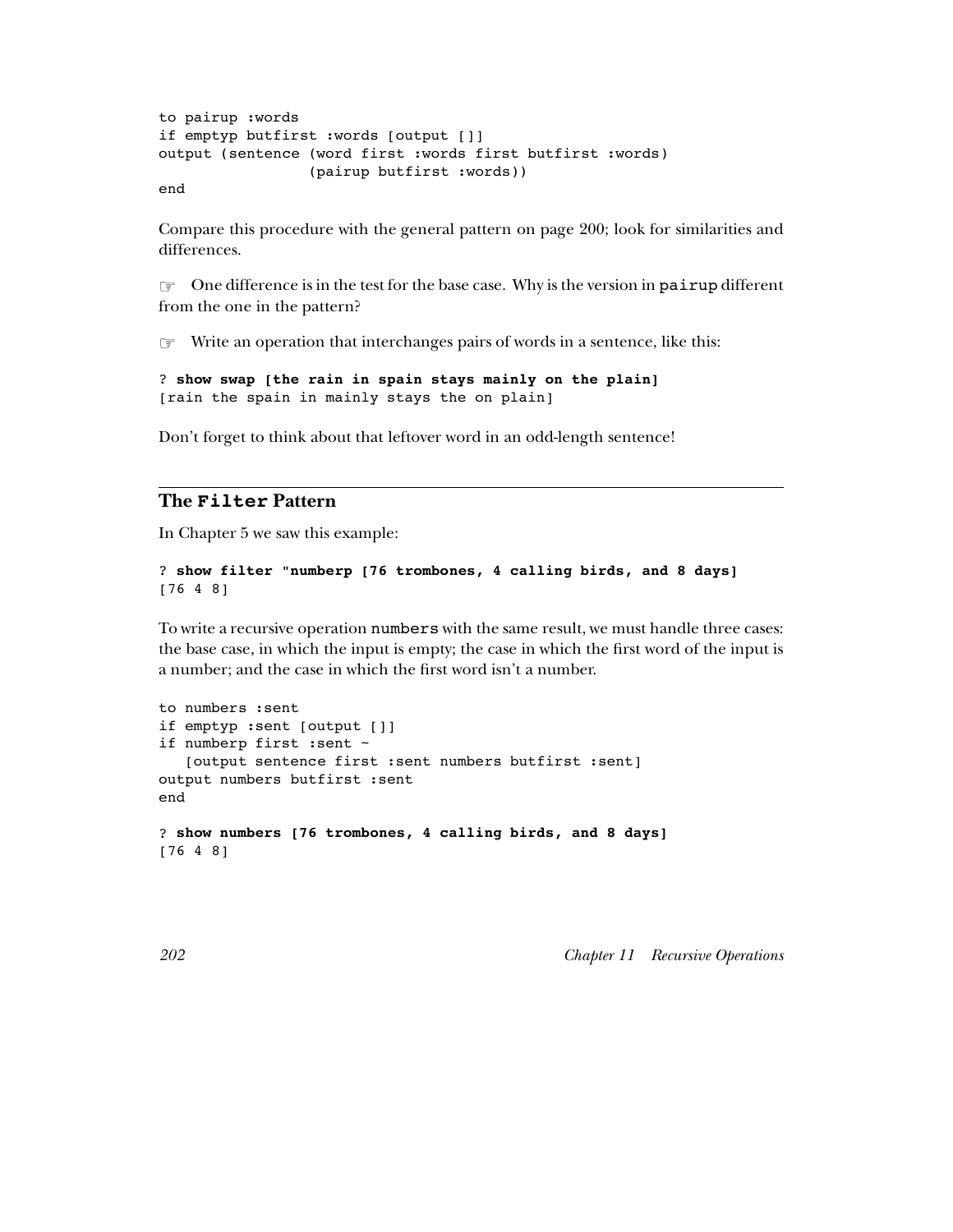Here's the general filter pattern:

```
to procedure : input
if predicate first : input ~
   [output combiner first :input procedure butfirst :input]
output procedure butfirst : input
if emptyp :input [output :input]
end
```
As in the case of the map pattern, this one is most useful in situations for which the higher order function won't quite do.

☞ Write an operation that looks for two equal words next to each other in a sentence, and outputs a sentence with one of them removed:

```
show unique [Paris in the the spring is a joy joy to behold.]
?
Paris in the spring is a joy to behold.
```
What does your procedure do with *three* consecutive equal words? What should it do?

## **The Reduce Pattern**

Other examples from Chapter 5 introduced the reduce higher order function.

```
show reduce "word [C S L S]
?
show reduce "sum [3 4 5 6]
?
CSLS
18
```
Recursive operations equivalent to these examples are very much like the map pattern except that the combiner function is applied to the members of the input directly, rather than to some function of the members of the input:

```
to wordify :sentence
if emptyp :sentence [output "]
output word (first :sentence) (wordify butfirst :sentence)
end
to addup :numbers
if emptyp :numbers [output 0]
output sum (first :numbers) (addup butfirst :numbers)
end
```
*The Pattern 203* Reduce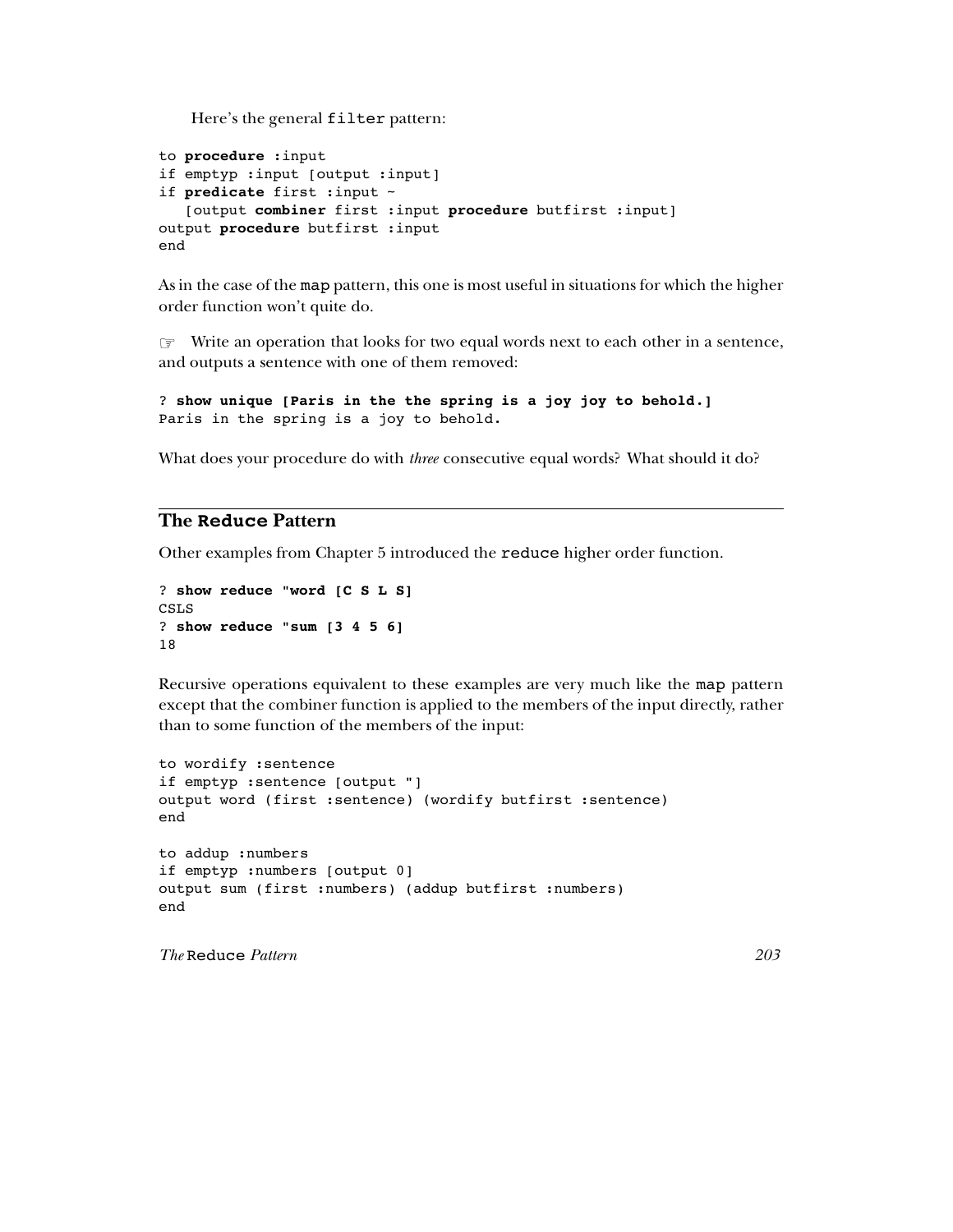What are the differences between these two examples? There are two: the combiner used and the value output in the base case. Here is the pattern:

```
to procedure : input
if emptyp : input [output identity]
output combiner (first :input) (procedure butfirst :input)
end
```
The **identity** in this pattern depends on the combiner; it's the value that, when zero is the identity for sum, but the identity for product would be one. combined with something else, gives that something else unchanged as the result. Thus,

☞ multiply Write a operation that takes a list of numbers as its input and returns the product of all the numbers.

☞ multiply You can make your procedure more efficient, in some situations, by procedure will, in a sense, combine aspects of the filter and reduce patterns. having it notice when one of the numbers in the input list is zero. In that case, you can output zero as the overall result without looking at any more numbers. The resulting

Addup is one example of an important sub-category of reduce-like procedures in which the "combining" operation is arithmetic, usually sum. The simplest example is a procedure equivalent to the primitive count, which counts the members of a list or the letters of a word:

```
to length :thing
if emptyp :thing [output 0]
output 1+length butfirst :thing
end
```
The length of any word or list is one more than the length of its butfirst. Eventually In this procedure, as usual, we can see the reduction of a problem to a smaller subproblem. this process of shortening the input will reduce it to emptiness; the length of an empty word or list is zero.

Although count is a primitive, there are more complicated counting situations in which not every member should be counted. For example, here is a procedure to count the number of vowels in a word:

```
to vowelcount :word
if emptyp :word [output 0]
if vowelp first :word [output 1+vowelcount butfirst :word]
output vowelcount butfirst :word
end
```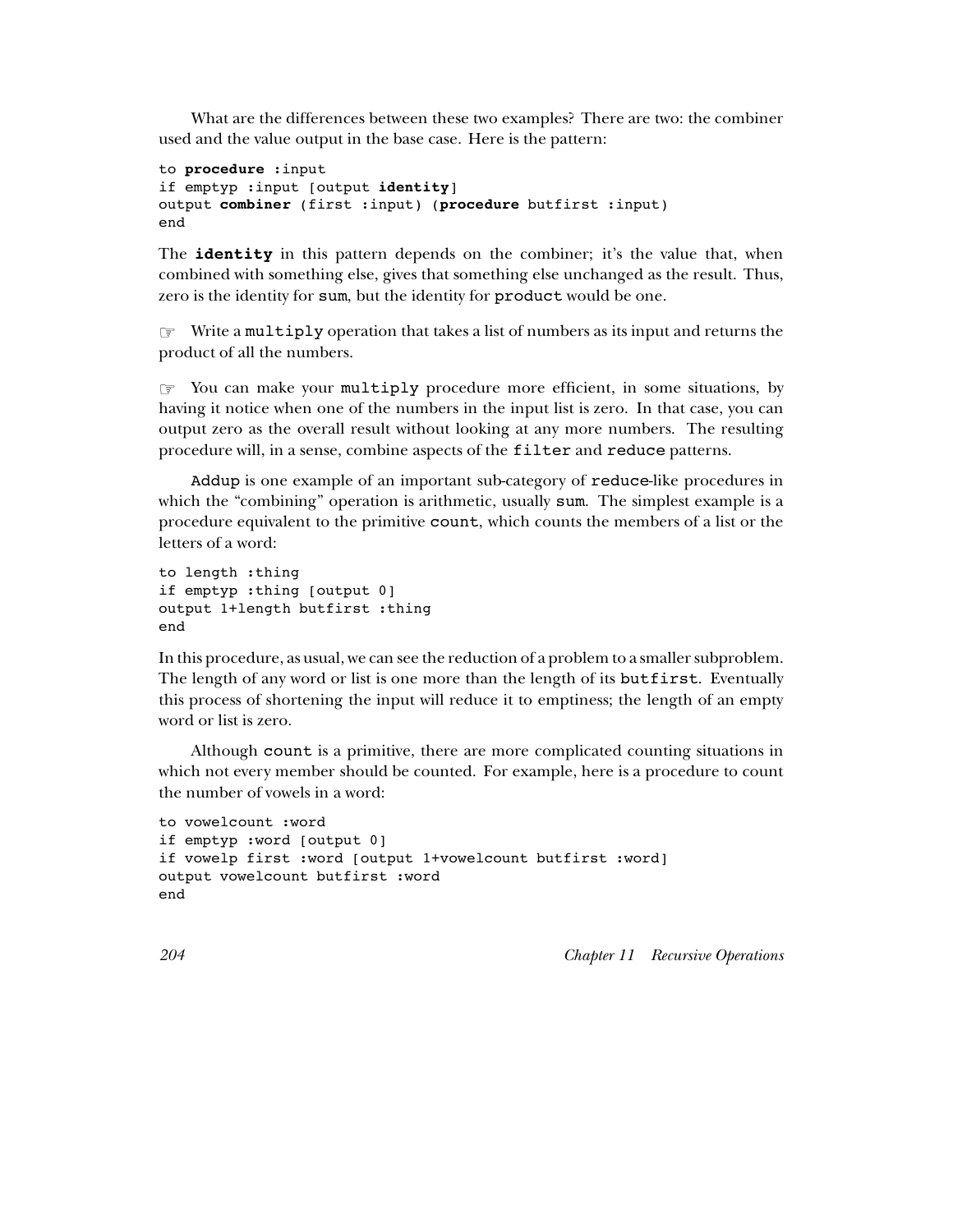```
to vowelp :letter
output memberp :letter [a e i o u]
end
```
(Actually, my predicate vowelp is somewhat oversimplified. The letter Y is a vowel in certain positions in the word, and even some other letters can sometimes play the role of a vowel. But this isn't a book on linguistics!)

You can see the similarities between vowelcount and length. The difference is that, in effect, length uses a predicate that is always true, so it always carries out the instruction inside the **if**. Here's the pattern:

```
to procedure :input
if predicate first :input [output 1+ procedure butfirst :input]
output procedure butfirst :input
if emptyp :input [output 0]
end
```
☞ \$21,997.00 Try writing a procedure that will accept as input a word like and is 5.) Don't assume that there *is* a decimal point; your program shouldn't blow up no output the number of digits before the decimal point. (In this case the correct output matter what word it gets as input.

☞ Another counting problem is to output the position of a member in a list. This operation is the inverse to item, a Logo primitive, which outputs the member at a given position number. What I'm asking you to write is **index**, which works like this:

```
print index "seven [four score and seven years ago]
?
print index "v "aardvark
?
4
5
```
# **The Find Pattern**

A variation of the filter pattern is for *selection* operations: ones that pick a single element out of a list. The general idea looks like this:

```
to procedure :input
if predicate first :input [output something first :input]
output procedure butfirst :input
if emptyp :input [output :input]
end
```
*The* **Find** *Pattern* 205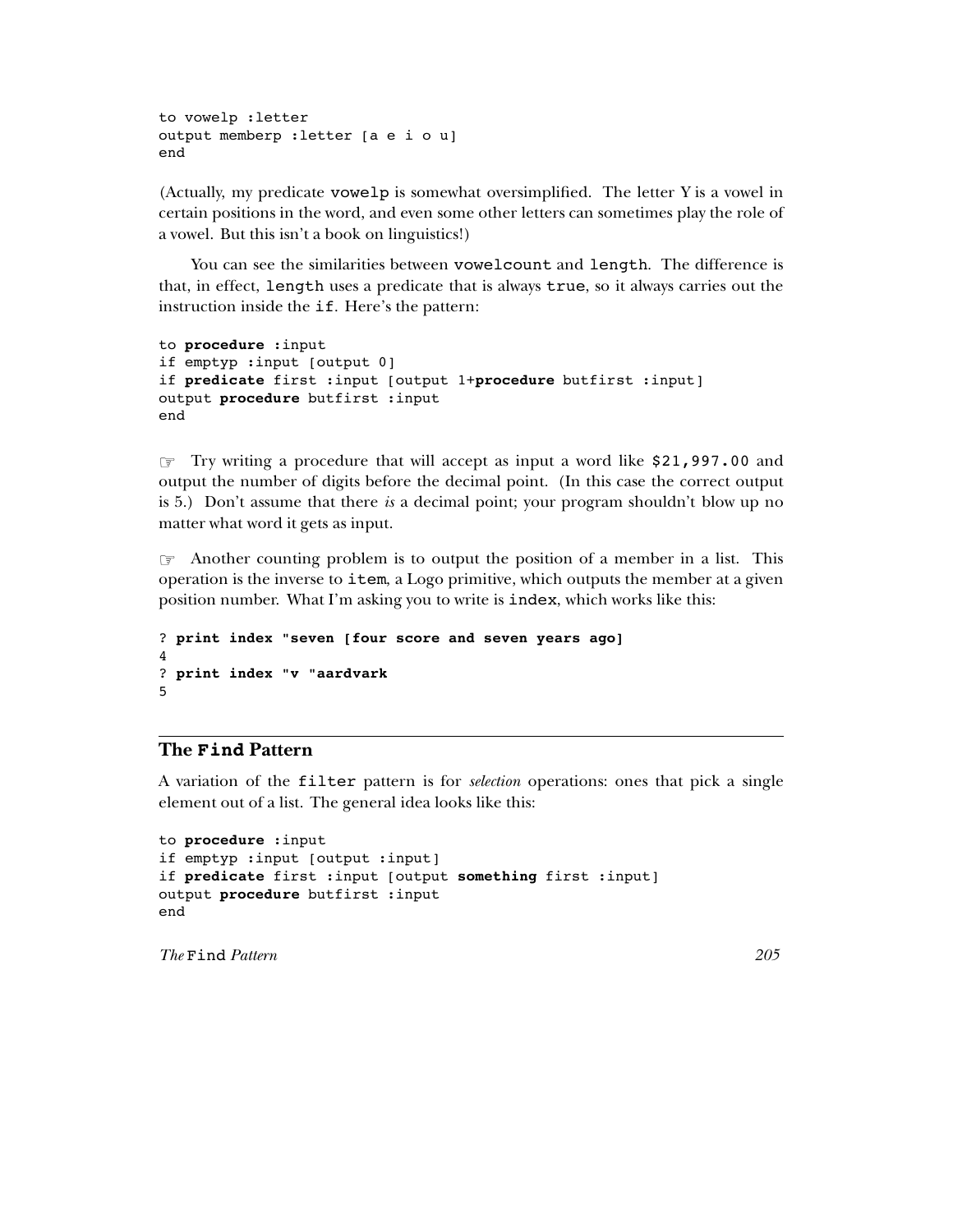There will generally be extra inputs to these procedures, to indicate the basis for selection. For example, here is a program that translates English words into French.

```
print french "computer
?
to french :word
output lookup :word [[book livre] [computer ordinateur] [window fenetre]]
end
to lookup :word :dictionary
if emptyp :dictionary [output "]
if equalp :word first first :dictionary [output last first :dictionary]
output lookup :word butfirst :dictionary
end
ordinateur
```
The expression

first first :dictionary

selects the English word from the first word-pair in the list. Similarly,

last first :dictionary

french would be much longer than the three word-pairs I've shown.) selects the French version of the same word. (Of course, in reality, the word list in

Codematch , in the example that started this chapter, follows the same pattern of selection. The only difference is that there are two inputs that are butfirsted in parallel.

Somewhat similar to the selection pattern is one for a recursive *predicate*; the difference is that instead of

output something first : input

for a successful match, the procedure simply says

output "true

in that case. This pattern is followed by predicates that ask a question like "Does any member of the input do X?" For example, suppose that instead of counting the vowels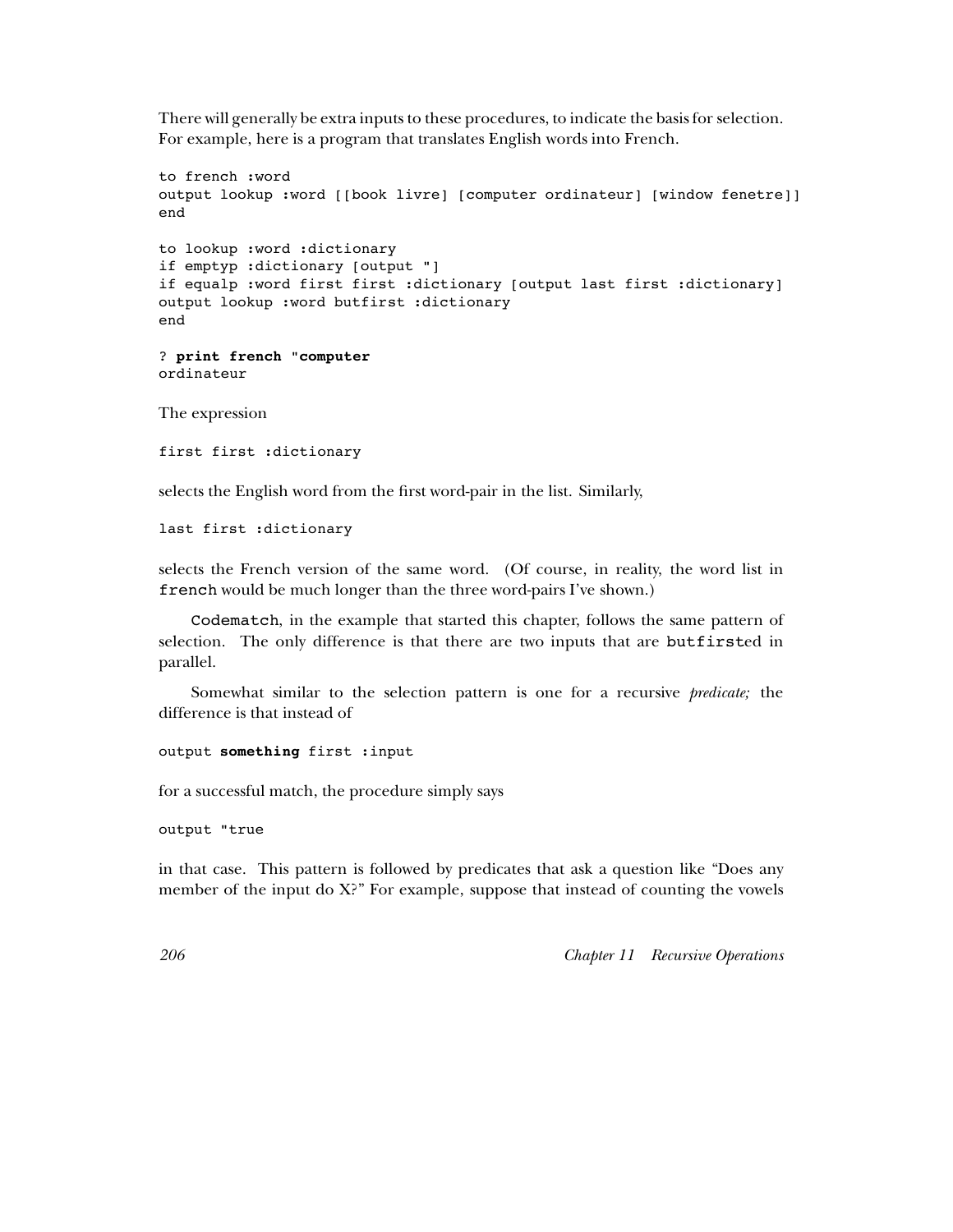in a word, we just want to know whether or not there is a vowel. Then we're asking the question "Is any letter in this word a vowel?" Here's how to find out.

```
to hasvowelp :word
if emptyp :word [output "false]
if vowelp first :word [output "true]
output hasvowelp butfirst :word
end
```
true if the first word comes before the second in the dictionary. A more realistic example is also somewhat more cluttered with extra inputs and sometimes extra end tests. Here's a procedure that takes two words as input. It outputs

```
to sort.beforep :word1 :word2
if emptyp :word1 [output "true]
if emptyp :word2 [output "false]
if (ascii first :word1) < (ascii first :word2) [output "true]
if (ascii first :word1) > (ascii first :word2) [output "false]
output sort.beforep butfirst :word1 butfirst :word2
end
```
The procedure will end on one of the emptyp tests if one of the input words is the beginning of the other, like now and nowhere. Otherwise, the procedure ends when two (The operation ascii takes a one-character word as input, and outputs the numeric letters are unequal. The recursion step is followed when the beginning letters are equal. value for that character in the computer's coding system, which is called the American Standard Code for Information Interchange.)

punctuation isn't *really* part of the word. In Chapter 4, for instance, I defined a predicate about. computersp and gave this example of its use: A combination of the translation kind of operation and the selection kind is an operation that selects not one but several members of the input. For example, you sometimes want to examine the words in a sentence in various ways but have trouble because the sentence includes punctuation as part of some words. But the

#### **print about.computersp [this book is about programming]** ? true

word would then have been  $\verb!programming. (including the period). That word, which is$ different from  $\verb!programming$  without the period, isn't in the procedure's list of relevant But if the example were part of a larger program, carrying on a conversation with a person, the person would probably have ended the sentence with a period. The last

*The* **Find** *Pattern* 207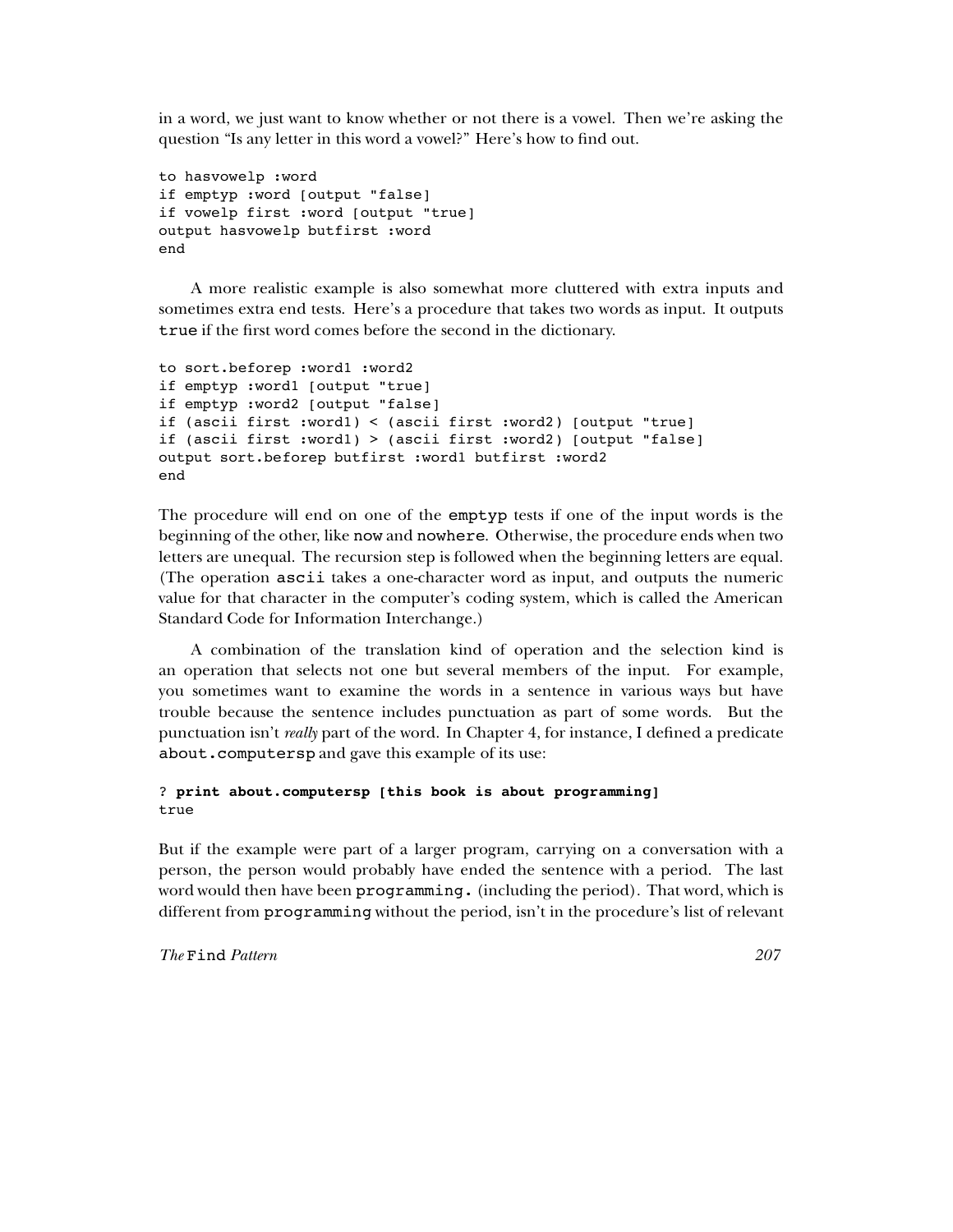words, so it would have output false. The solution is to write a procedure that strips the punctuation from each word of a sentence. Of course that's a straightforward case of the translation pattern, applying a subprocedure to each word of the sentence:

```
to strip :sent
if emptyp :sent [output []]
output sentence (strip.word first :sent) (strip butfirst :sent)
end
```
Strip.word , though, is more interesting. It must select only the letters from a word.

```
to strip.word :word
if emptyp :word [output "]
if letterp first :word ~
   [output word (first :word) (strip.word butfirst :word)]
output strip.word butfirst :word
end
to letterp :char
output or (inrangep (ascii :char) (ascii "A) (ascii "Z)) ~
          (inrangep (ascii :char) (ascii "a) (ascii "z))
end
to inrangep :this :low :high
output and (:this >(:low-1)) (:this <(:high+1))end
```
Strip. word is like the translation pattern in the use of the combining operation word different choices of output, depending on the result of the predicate letterp. in the middle instruction line. But it's also like the selection pattern in that there are two

 $\textcolor{black}{\textcircled{*}}$  You might want to rewrite about.computersp so that it uses strip. Consider an initialization procedure.

# **Numerical Operations: The Cascade Pattern**

be that computers were used *only* for numerical computation. They're now much more Certain mathematical functions are defined in terms of recursive calculations. It used to versatile, as you've already seen, but sometimes the old numerical work is still important.

The classic example in this category is the *factorial* function. The factorial of a positive integer is the product of all the integers from 1 up to that number. The factorial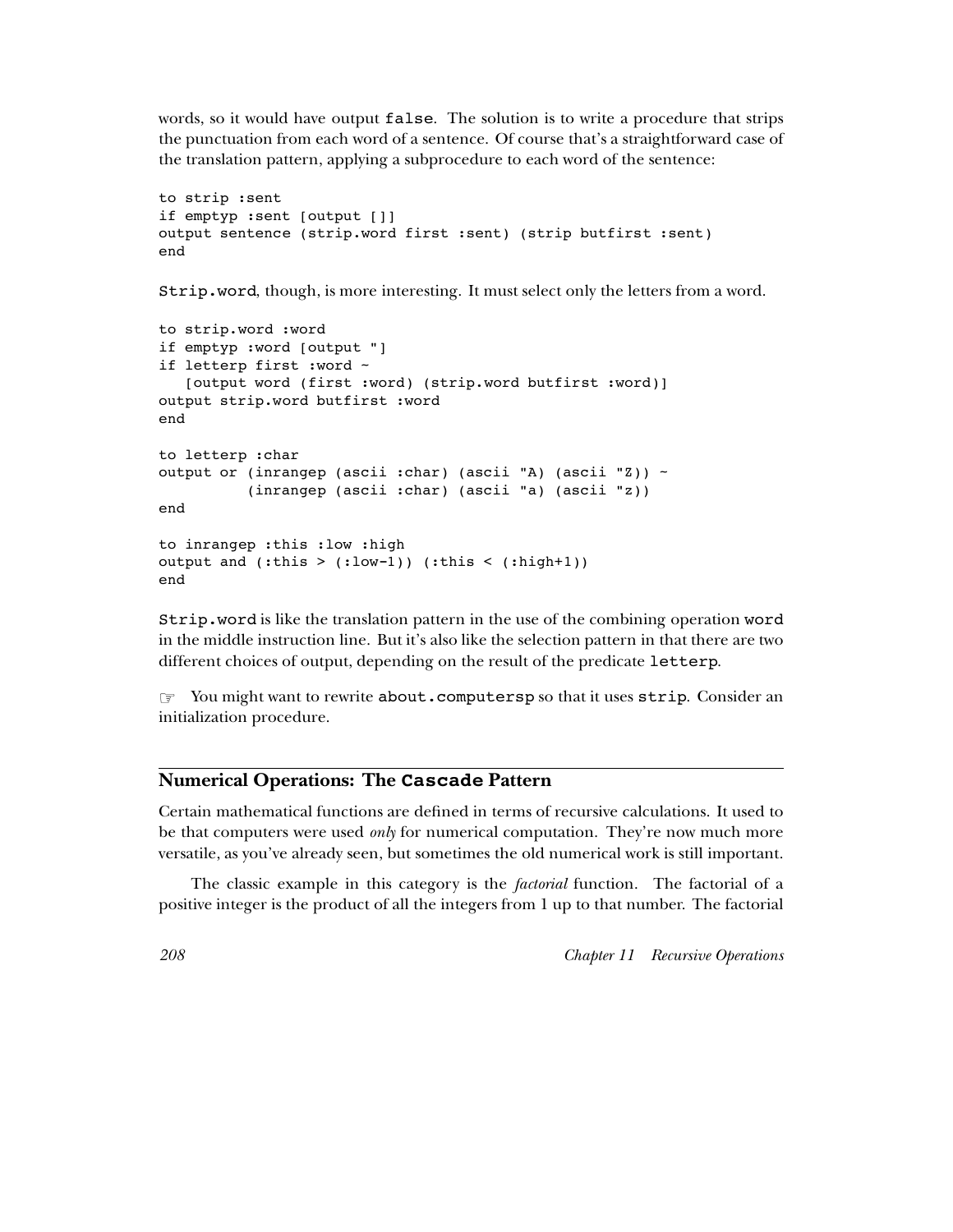of 5 is represented as 5! so

$$
5! = 1 \times 2 \times 3 \times 4 \times 5
$$

We can use **cascade** to carry out this computation:

```
print fact 5
?
to fact :n \qquad \qquad ; cascade version
output cascade :n [? * #] 1
end
120
```
In this example I'm using a feature of **cascade** that we haven't seen before. The template (the second input to **cascade**) may include a number sign (#) character, which represents the number of times the template has been repeated. That is, it represents 1 the first time, 2 the second time, and so on.

Here is a recursive version of fact that takes one input, a positive integer, and outputs the factorial function of that number. The input can also be zero; the rule is that  $0! = 1.$ 

```
to fact :n
if :n=0 [output 1]
output :n * fact :n-1
end
```
This procedure works because

 $5! = 5 \times 4!$ 

That's another version of reducing a problem to a smaller subproblem.

☞ Chapter 5 gives the following example:

```
to power :base :exponent
output cascade :exponent [? * :base] 1
end
```
Write a version of power using recursion instead of using cascade.

Another classic example, slightly more complicated, is the Fibonacci sequence. Each number in the sequence is the sum of the two previous numbers; the first two numbers are 1. So the sequence starts

$$
1, 1, 2, 3, 5, 8, 13, \ldots
$$

*Numerical Operations: The* **Cascade** *Pattern Pattern Patternal <i>Patternal Algonia <i>Patternal <i>Algonia <i>Patternal <i>Patternal 209*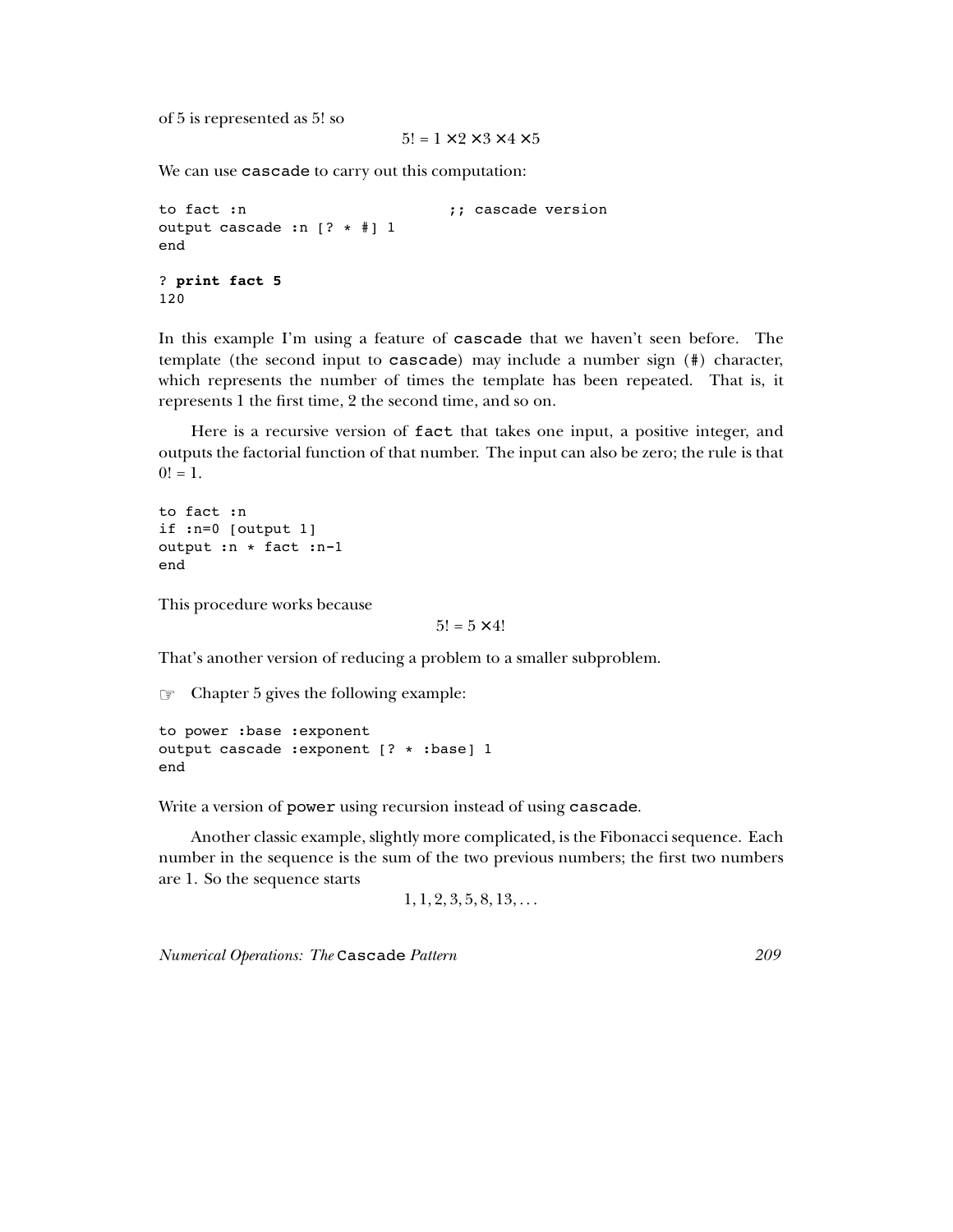A formal definition of the sequence looks like this:

$$
F_0 = 1,
$$
  
\n
$$
F_1 = 1,
$$
  
\n
$$
F_n = F_{n-1} + F_{n-2}, \qquad n \ge 2.
$$

Here's an operation  $\mathtt{fib}$  that takes a number  $n$  as input and outputs  $F_n.$ 

```
to fib :n
if :n<2 [output 1]
output (fib :n-1)+(fib :n-2)
end
```
happens when you ask for fib 4: That procedure will work, but it's quite seriously inefficient. The problem is that it ends up computing the same numbers over and over again. To see why, here's a trace of what

fib 4 fib 3 fib 2 fib 1 fib 0 fib 1 fib 2 fib 1 fib 0

Do you see the problem?  $\mathtt{fib 2}$  is computed twice, once because  $\mathtt{fib 4}$  needs it directly and once because <code>fib 4</code> needs <code>fib 3</code> and <code>fib 3</code> needs <code>fib 2</code> . Similarly, <code>fib 1</code> is computed three times. As the input to fib gets bigger, this problem gets worse and worse.

It turns out that a much faster way to handle this problem is to compute a *list* of all the Fibonacci numbers up to the one we want. Then each computation can take advantage of the work already done. Here's what I mean:

```
to fiblist :n
if :n<2 [output [1 1]]
output newfib fiblist :n-1
end
```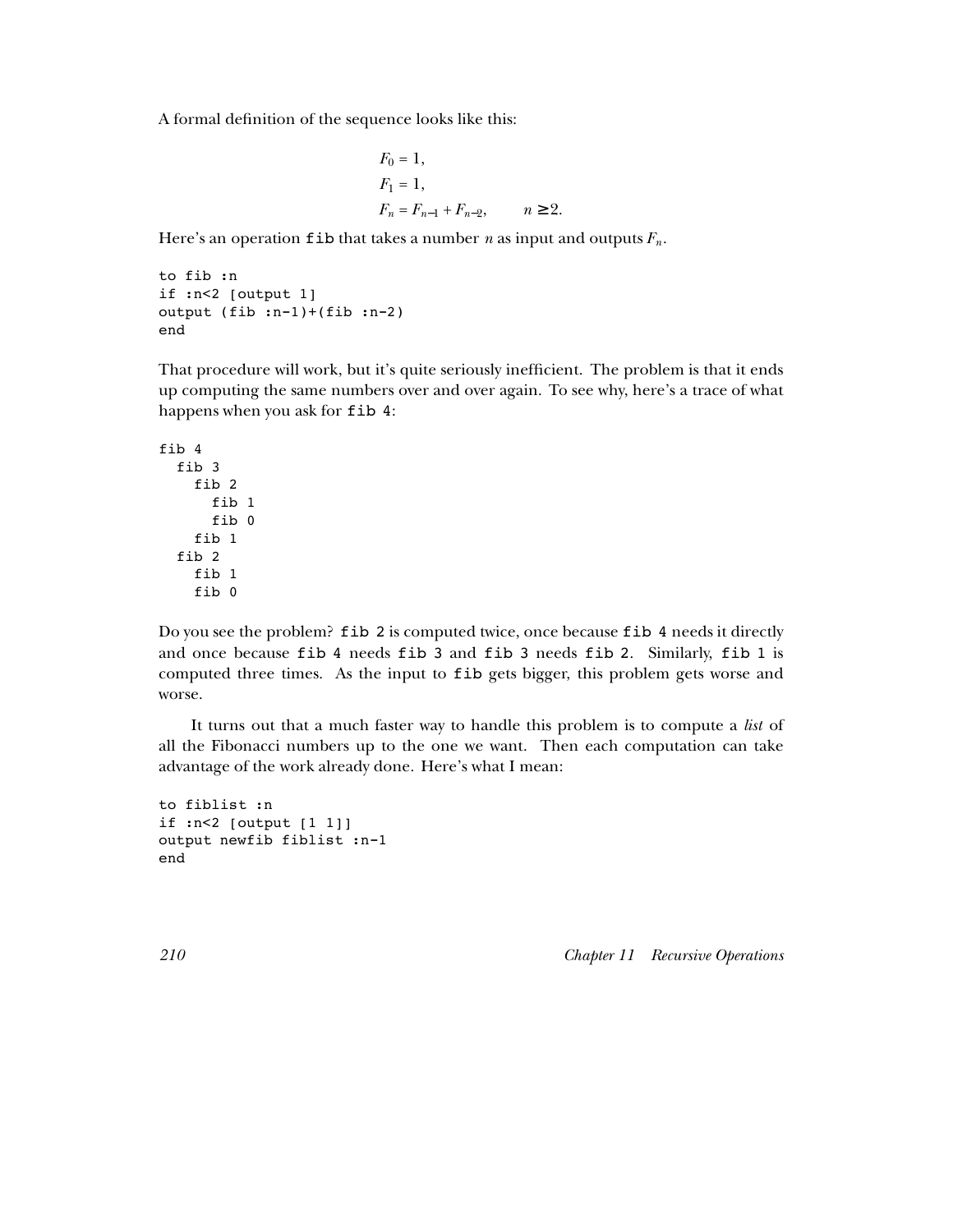```
print fiblist 5
?
to newfib :list
output fput (sum first :list first butfirst :list) :list
end
8 5 3 2 1 1
```
We can then define a faster  $\mathtt{fib}$  in terms of  $\mathtt{fiblist:}$ 

to fib :n output first fiblist :n end

Convince yourself that the two versions of fib give the same outputs but that the second problem is fiblist trying to solve? What is the smaller subproblem? version is much faster. I'm purposely not going through a detailed explanation of this example; you should use the analytical techniques you learned in Chapter 8. What

is the *n*th member of the list if the first input is *n*. (Earlier I suggested that you write The hallmark of numerical recursion is something like :n-1 in the recursion step. Sometimes this kind of recursion is combined with the butfirst style we've seen in most of the earlier examples. Logo has a primitive operation called item, which takes two inputs. The first is a positive integer, and the second is a list. The output from <code>item</code> index, the opposite of item.) If Logo didn't include item, here's how you could write it:

```
to item :n :list
if equalp :n 1 [output first :list]
output item :n-1 butfirst :list
end
```
# **Pig Latin**

When I was growing up, every kid learned a not-very-secret "secret" language called Pig Latin. When I became a teacher, I was surprised to find out that kids apparently didn't learn it any more. But more recently it seems to have come back into vogue. Translating a sentence into Pig Latin is an interesting programming problem, so I'm going to teach it to you.

Here's how it works. For each word take any consonants that are at the beginning (up to the first vowel) and move them to the end. Then add "ay" at the end. So "hello" becomes "ellohay"; "through" becomes "oughthray"; "aardvark" just becomes

*Pig Latin 211*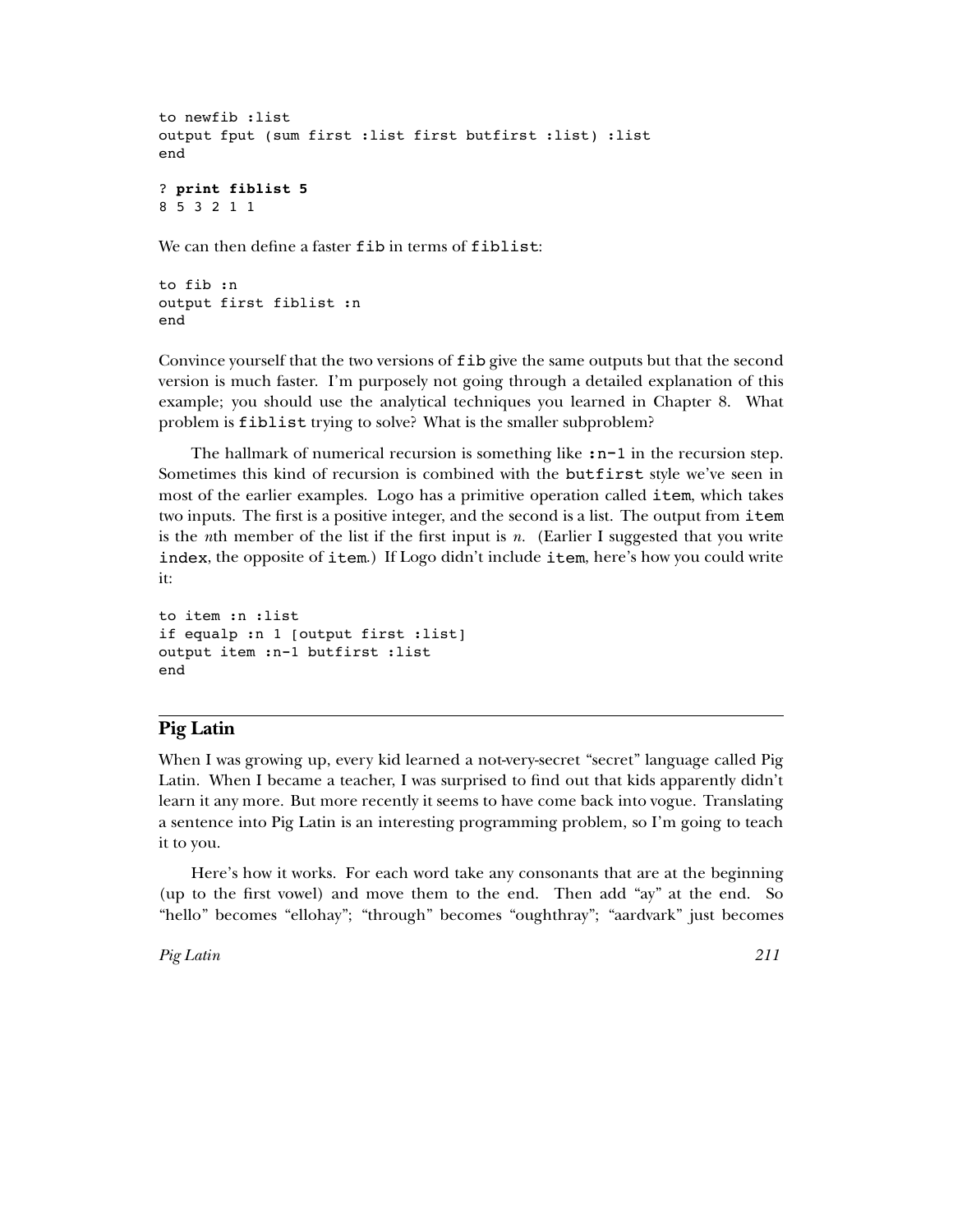"aardvarkay." (Pig Latin is meant to be spoken, not written. You're supposed to practice so that you can do it and understand it really fast.)

By now you can write in your sleep the operation  $\mathtt{pidalain}$ , which takes a sentence subprocedure <code>plword</code> to each word. (It's just like <code>code</code>, only different.) It's <code>plword</code> and outputs its translation into Pig Latin by going through the sentence applying a that is the tricky part. The stop rule is pretty straightforward:

if vowelp first :word [output word :word "ay]

If the first letter *isn't* a vowel, what we want to do is move that letter to the end and try again. Here's the complete procedure.

```
to plword :word
if vowelp first :word [output word :word "ay]
output plword word butfirst :word first :word
end
```
What makes this tricky is that the recursion step doesn't seem to make the problem smaller. The word is still the same length after we move the first letter to the end. This would look more like all the other examples if the recursion step were

```
output plword butfirst :word
```
the wrong answer. What you have to see is that there is something that is getting smaller That would make the procedure easier to understand. Unfortunately it would also give about the word, namely the "distance" from the beginning of the word to the first vowel. Trace through a couple of examples to clarify this for yourself.

By the way, this will work better if you modify vowelp (which we defined earlier) so that y is considered a vowel. You'll then get the wrong answer for a few strange words like  ${\tt {yarn}},$  but on the other hand, if you consider  ${\tt y}$  a consonant, you'll get no answer at all for words like  $\tt try$  in which  $y$  is the only vowel! (Try it. Do you understand what goes wrong?)

☞ Some people learned a different dialect of Pig Latin. According to them, if the word Modify  ${\tt plword}$  so that it speaks that dialect.  ${\tt (I\, think\, the\, idea\, is\, that\, some\, words\, simply}$ starts with a vowel in the first place, you should add "way" at the end instead of just "ay." sound better with that rule.) Hint: You'll want an initialization procedure.

☞ piglatin The top-level procedure , which you wrote yourself, is a good candidate for careful thought about punctuation. You don't want to see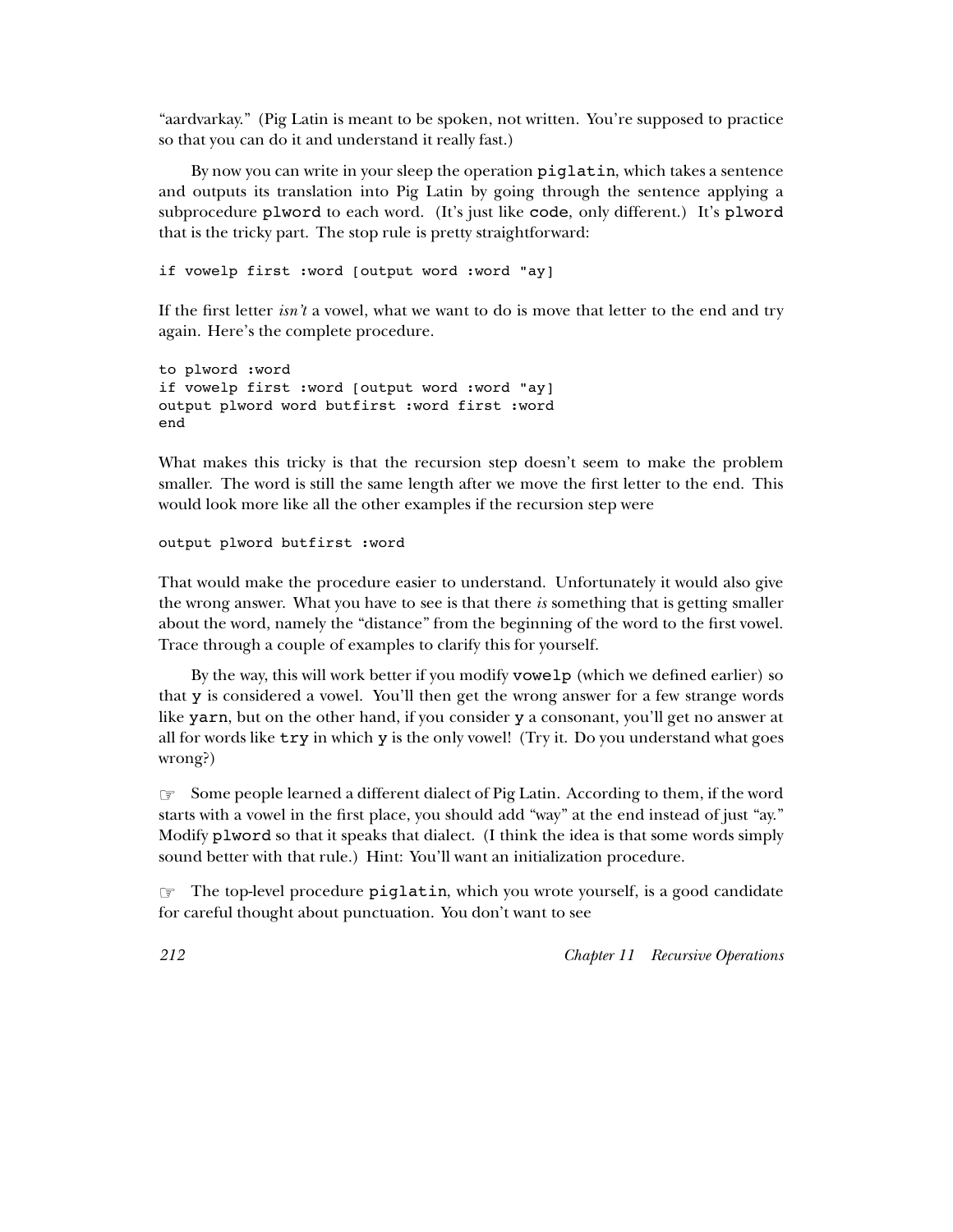#### **print piglatin [what is he doing?]** ? atwhay isway ehay oing?day

A good first attempt would be to modify  $\vec{p}$  piglatin to use  $\vec{s}$  trip, to get rid of the punctuation altogether. But even better would be to remove the punctuation from each word, translate it to Pig Latin, then put the punctuation back! Then we could get

```
atwhay isway ehay oingday?
```
comma. On the other hand, the apostrophe inside a word like  $\texttt{isn't}$  should be treated That's the right thing to do for punctuation at the end of a word, like a period or a just like a letter.

operation endpunct that takes a word as input and outputs a *list* of two words, first the word will be empty if there is no such punctuation.) Then your new plword can be an initialization procedure that invokes a subprocedure with endpunct's output as its The project I'm proposing to you is a pretty tricky one. Here's a hint. Write an "real" word full of letters, then any punctuation that might be at the end. (The second input.

# **A Mini-project: Spelling Numbers**

Write a procedure number.name that takes a positive integer input, and outputs a sentence containing that number spelled out in words:

```
print number.name 5513345
?
print number.name (fact 20)
?
five million five hundred thirteen thousand three hundred forty five
two quintillion four hundred thirty two quadrillion nine hundred two
trillion eight billion one hundred seventy six million six hundred
forty thousand
```
There are some special cases you will need to consider:

- Numbers in which some particular digit is zero
- Numbers like 1,000,529 in which an entire group of three digits is zero.
- Numbers in the teens.

Here are two hints. First, split the number into groups of three digits, going from right to left. Also, use the sentence

*A Mini-project: Spelling Numbers 213*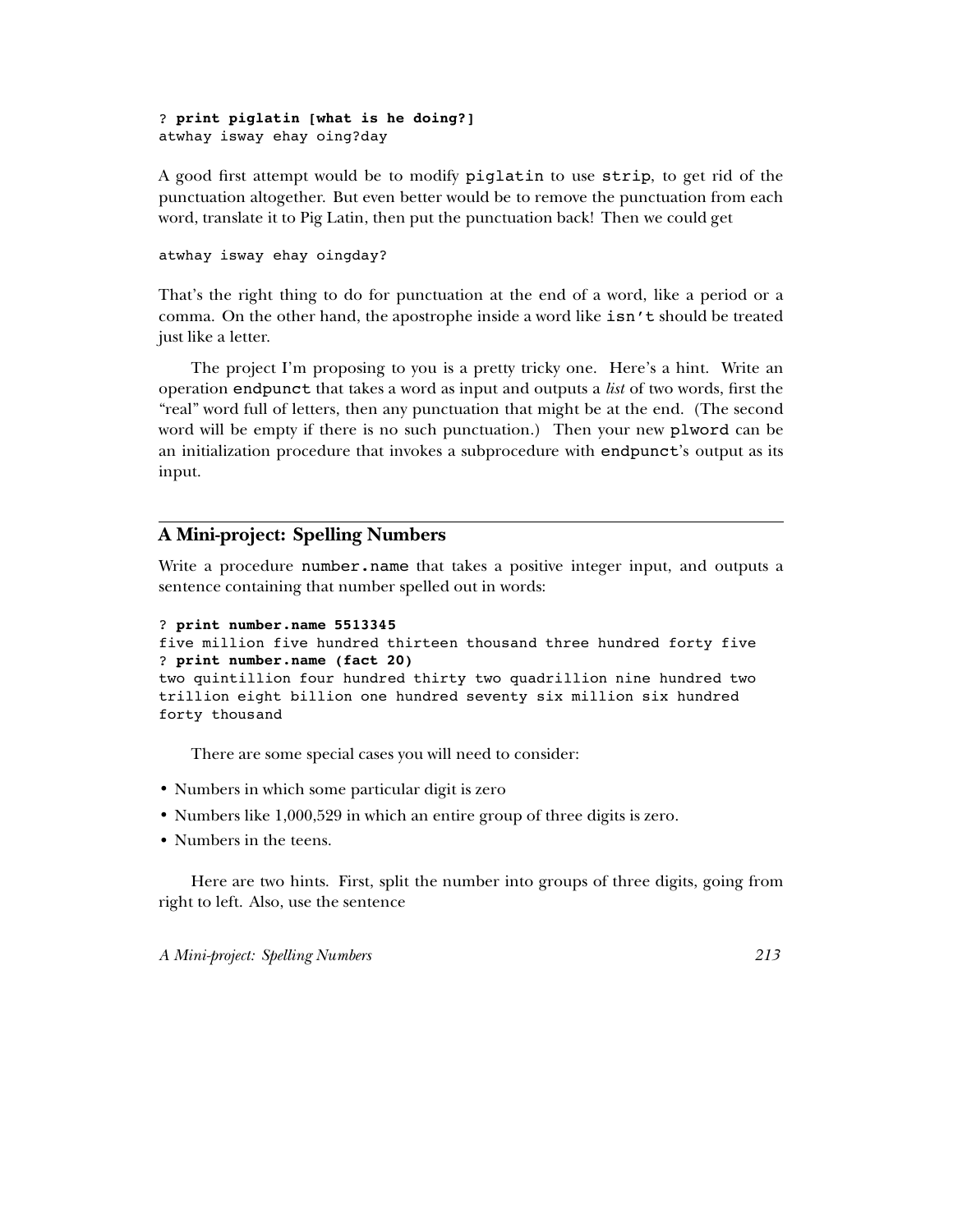[thousand million billion trillion quadrillion quintillion sextillion septillion octillion nonillion decillion]

write a procedure that returns the word fifteen given the argument 15. You can write this bottom-up or top-down. To work bottom-up, pick a subtask and get that working before you tackle the overall structure of the problem. For example,

whatever helper procedures you like. You can begin debugging by writing *stub* procedures To work top-down, start by writing number.name, freely assuming the existence of that fit into the overall program but don't really do their job correctly. For example, as an intermediate stage you might end up with a program that works like this:

```
? print number.name 1428425 :; intermediate version
1 million 428 thousand 425
```
#### **Advanced Recursion: Subsets**

We've seen that recursive operations can do the same jobs as higher order functions, and we've seen that recursive operations can do jobs that are similar to the higher order function patterns but not quite the same. Now we'll see that recursive operations can do jobs that are quite outside the bounds of any of the higher order functions in Chapter 5.

so iht, which has the same letters as hit in the right order, does count.) I'd like to write an operation  ${\tt subsets}$  that takes a word as input. Its output will be a the same order, but not necessarily using all of them. For example, the word lit counts as a subset of the word lights, but hit doesn't count because the letters are in the sentence containing all the words that can be made using letters from the input word, in wrong order. (Of course the procedure won't know which words are real English words,

☞ lights How many subsets does have? Write them all down if you're not sure. (Or perhaps you'd prefer to count the subsets of a shorter word, such as word, instead.)

problem is quite different from any of these; its output will be much *larger than its input.* A problem that follows the map pattern is one in which the size of the output is the of the output. A problem that follows the filter pattern is one in which the output is smaller than the input, because only some of the members are selected. And the <code>reduce</code> pattern collapses all of the members of the input into one single result. The subsets same as the size of the input, because each member of the input gives rise to one member

If we can't rely on known patterns, we'll have to go back to first principles. In Chapter 8 you learned to write recursive procedures by looking for a smaller, similar subproblem within the problem we're trying to solve. What is a smaller subproblem that's similar to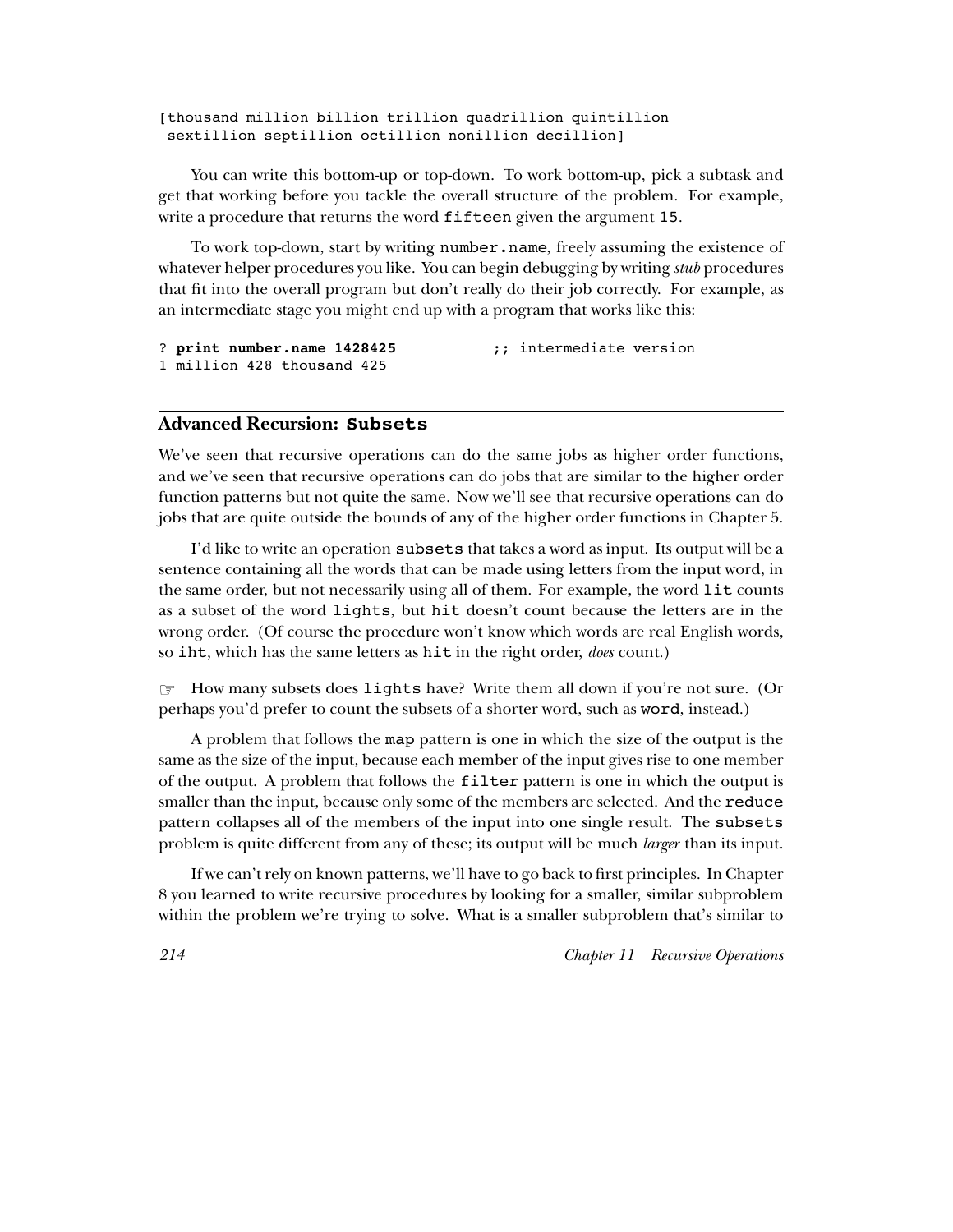finding the subsets of lights? How about finding the subsets of its butfirst? This idea is the subsets of ights. the same one that's often worked for us before. So imagine that we've already found all

Some of the subsets of lights are subsets of ights. Which ones aren't? The such a subset form a subset of ights. For example, the word lits consists of the letter  $L$  followed by its, which is a subset of ights. missing subsets are the ones that start with the letter L. What's more, the other letters in

```
to subsets :word ; ;; incomplete
local "smaller
make "smaller subsets butfirst :word
output sentence :smaller (map [word (first :word) ?] :smaller)
end
```
This procedure reflects the idea I've just tried to explain. The subsets of a given word can be divided into two groups: the subsets of its butfirst, and those same subsets with the first letter of the word stuck on the front.

type, but we can represent a quoted empty word as " and so a sentence containing an empty word is (sentence "). The procedure lacks a base case. It's tempting to say that if the input is an empty word, then the output should be an empty sentence. But that isn't quite right, because every word is a subset of itself, so in particular the empty word is a subset (the only subset) of itself. We must output a sentence containing an empty word. That's a little tricky to

```
to subsets :word
if emptyp :word [output (sentence ")]
local "smaller
make "smaller subsets butfirst :word
output sentence :smaller (map [word (first :word) ?] :smaller)
end
```
Why did I use the local variable  ${\tt smaller}$  and a  ${\tt make}$  instruction? It wasn't strictly necessary; I could have said

```
output sentence (subsets butfirst :word) ~
                (map [word (first :word) ?] (subsets butfirst :word))
```
The trouble is that this would have told Logo to compute the smaller similar subproblem twice instead of just once. It may seem that that would make the program take twice as long, but in fact the problem is worse than that, because each smaller subproblem has a

*Advanced Recursion: 215* Subsets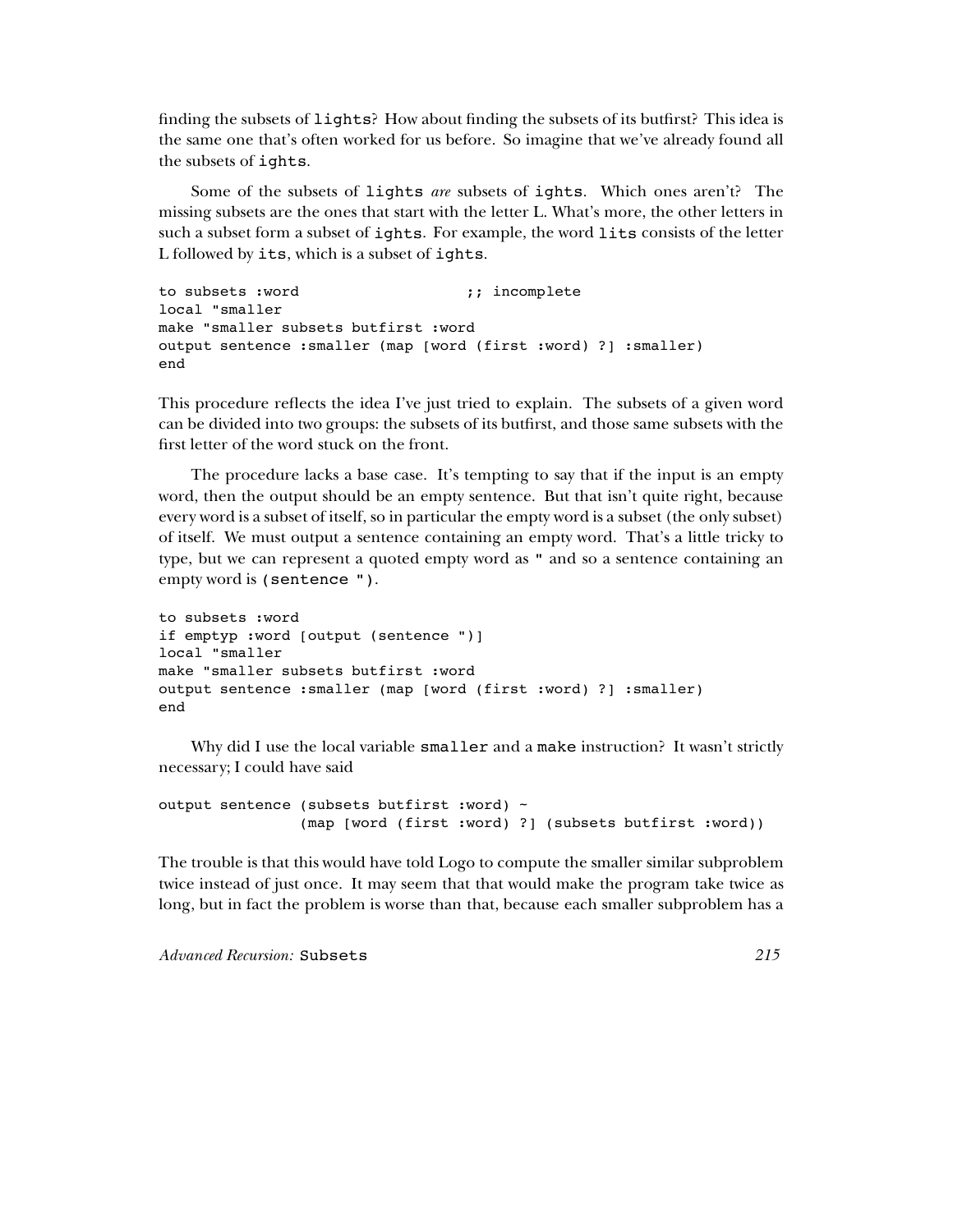smaller subproblem of its own, and those would be computed four times—twice for each of the two computations of the first smaller subproblem! As in the case of the Fibonacci sequence we studied earlier, avoiding the duplicated computation makes an enormous difference.

are a couple of examples. Like subsets, each of these has a fairly short procedure Problems like this one, in which the size of the output grows extremely quickly for small changes in the size of the input, tend to be harder to program than most. Here definition that hides a very complex computation.

☞ On telephone dials, most digits have letters associated with them. In the United States, for example, the digit 5 is associated with the letters J, K, and L. (The correspondence is somewhat different in other countries.) You can use these letters to spell out words to make your phone number easier to remember. For example, many years ago I had the phone number 492-6824, which spells I-WANT-BH. Write a procedure that takes a number as its input, and outputs a sentence of all the words that that number can represent. You may want to test the program using numbers of fewer than seven digits!

☞ *TM* In the game of Boggle , the object is to find words by connecting neighboring letters in a four by four array of letters. For example, the array

BEZO URND AKAJ WEOE

(in the form of a sentence with one word for each row) as inputs, and outputs true if contains the words ZEBRA, DONE, and DARK, but not RADAR, because each letter can be used only once. Write a predicate procedure that takes a word and an array of letters and only if the given word can be found in the given array.

```
?
print findword "zebra [bezo urnd akaj weoe]
true
?
print findword "radar [bezo urnd akaj weoe]
false
```
# **A Word about Tail Recursion**

skip it if you want. But *some* people think it's important, so this is for those people. What I want to talk about in the rest of this chapter isn't really very important, so you can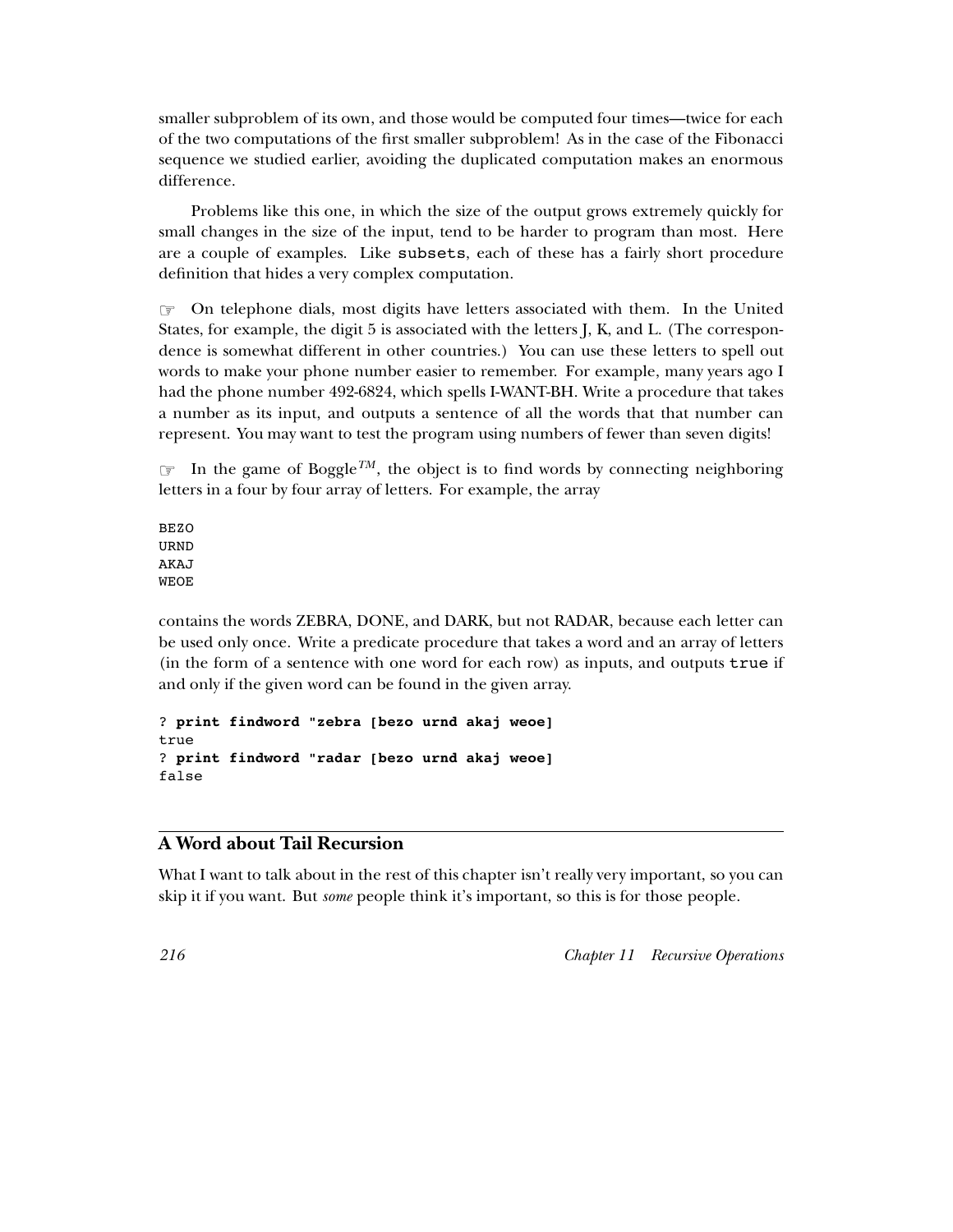is called *tail recursive*. It doesn't make any difference to you as a programmer; it's just a Every procedure invocation takes up a certain amount of computer memory, while the procedure remains active, to hold things like local variables. Since a recursive procedure can invoke itself many times, recursion is a fairly "expensive" technique to allow in a programming language. It turns out that if the only recursion step in a procedure is the very last thing the procedure does, the interpreter can handle that procedure in a special way that uses memory more efficiently. You can then use as many levels of recursive invocation as you want without running out of space. Such a procedure matter of what's happening inside the Logo interpreter.

A tail recursive command is very easy to recognize; the last instruction is an invocation of the same procedure. Tail recursive commands are quite common; here are a couple of examples we've seen before.

```
to one.per.line :thing
if emptyp :thing [stop]
print first :thing
one.per.line butfirst :thing
end
to poly :size :angle
forward :size
right :angle
poly :size :angle
end
```
rule is that the recursive invocation must be used *directly* as the input to output, not as operation. It *isn't* one that is invoked recursively on the last instruction line! Instead, the The thing is, many people are confused about what constitutes a tail recursive part of a larger computation. For example, this is a tail recursive operation:

```
to lookup :word :dictionary
if emptyp :dictionary [output "]
if equalp :word first first :dictionary [output last first :dictionary]
output lookup :word butfirst :dictionary
end
```
But this is *not* tail recursive:

*A Word about Tail Recursion 217*